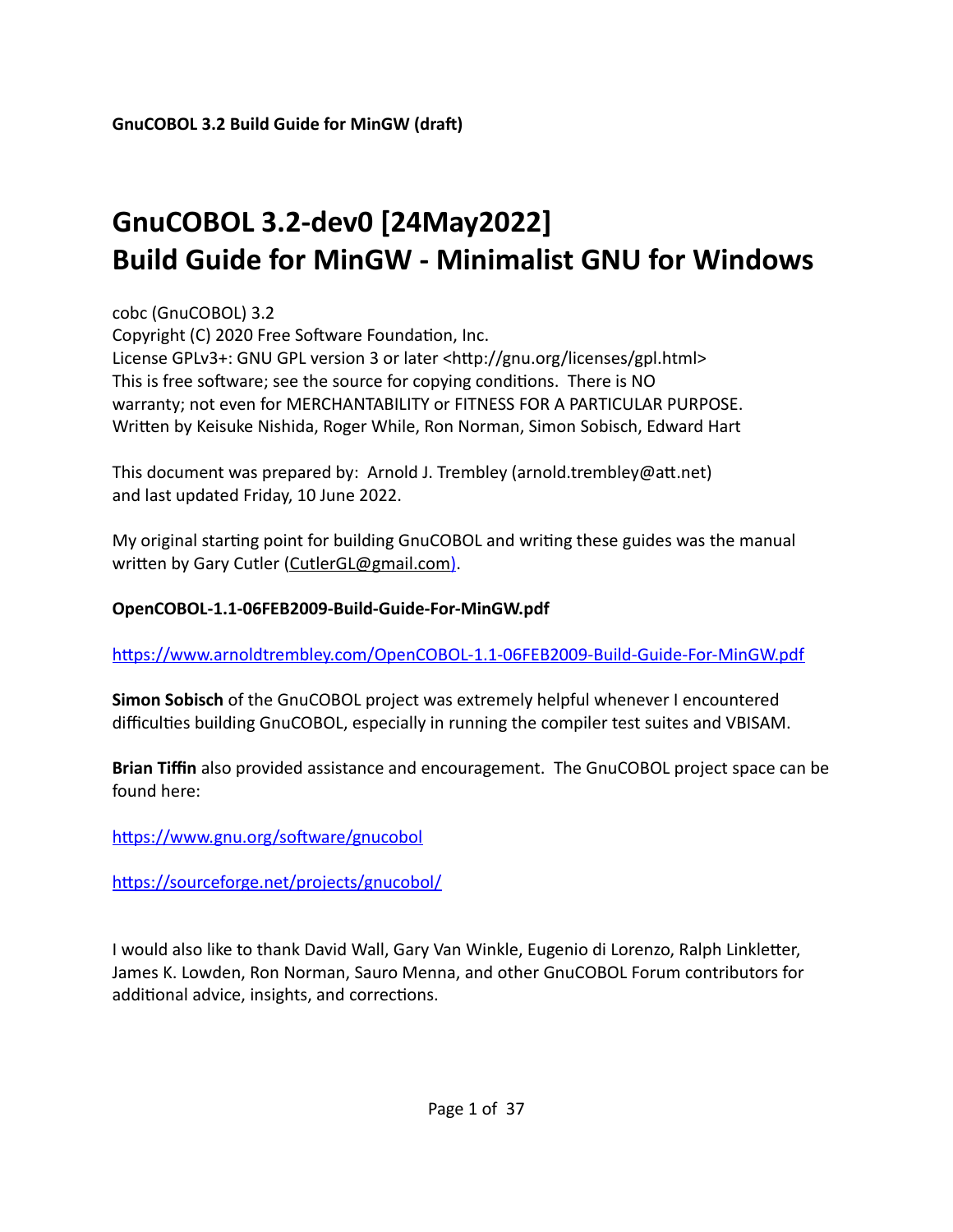#### **Required Components:**

You will need to download the following components in order to build the GnuCOBOL 3.2 compiler in Windows:

- 1. MinGW Minimalist GNU for Windows
- 2. GNU Multiple-Precision Arithmetic package (gmplib)
- 3. PDCursesMod 4.3.3 used for screen read and write. (alternate versions available)
- 4. Berkeley Database (BDB) package from Oracle ==OR==
- 5. VBISAM2 by Roger While
- 6. GnuCOBOL 3.2 dev compiler source code
- 7. GCSORT (an optional component) by Sauro Menna

You may want to download all these packages first and make your own backups before starting the GnuCOBOL build process.

#### **Licensing:**

The GnuCOBOL compiler is licensed under the GNU General Public License (GPL) version 3, and the runtime libraries are licensed under the GNU Lesser General Public License (LGPL) version 3. The Oracle Berkeley Database (BDB) package, used for indexed sequential file access, has some license restrictions related to distribution of compiled GnuCOBOL programs that could require distributing your COBOL source code or else paying a license fee to Oracle. There are no similar license restrictions if the VBISAM package is used for indexed sequential file access (instead of BDB), or if no indexed sequential file access will be included (NODB).

#### **Download the packages:**

The most current **MinGW** software package can be downloaded from OSDN: [https://osdn.net/projects/mingw/](https://sourceforge.net/projects/mingw/files/) https://osdn.net/projects/mingw/downloads/68260/mingw-get-setup.exe/

Download the file named "mingw-get-setup.exe". This should be the 32-bit version of MinGW. MinGW is a Unix-like environment for Windows needed to run GCC (the GNU Compiler Collection) to build the GnuCOBOL compiler. It is only needed to build the compiler. The generated GnuCOBOL compiler will run in a Windows CMD.EXE shell. GnuCOBOL will translate COBOL source code into C source code, and will call the embedded MinGW GCC compiler to compile the intermediate C code into an executable program for Windows.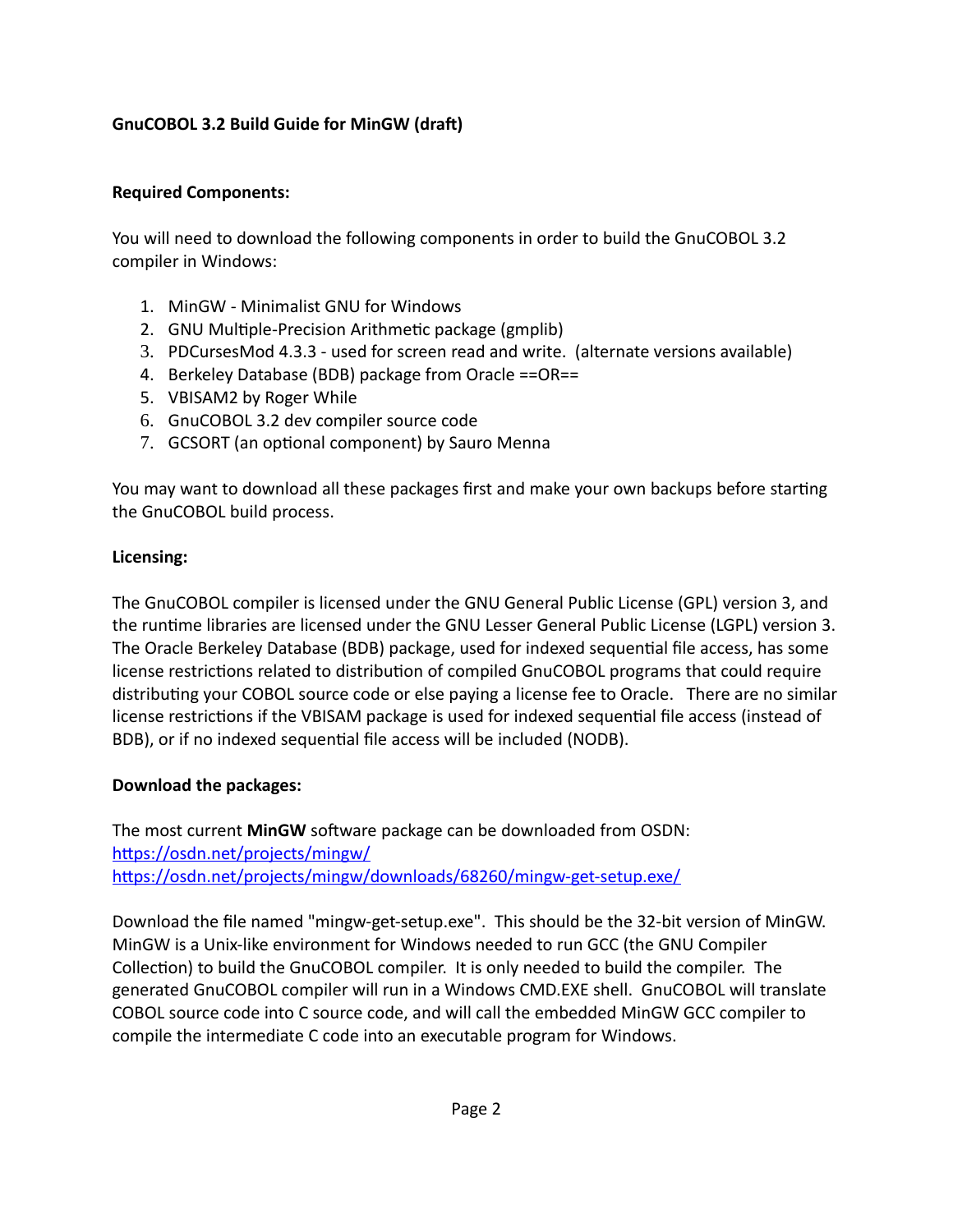#### **Installing MinGW and the MSYS bash shell**

When you run "mingw-get-setup.exe" it will default to installing in C:\MinGW and you should accept this default. But when you are using any generated GnuCOBOL compiler you should be careful to avoid path/name conflicts with the MinGW GCC compiler embedded in GnuCOBOL.

Continue with "mingw-get-setup.exe" and let it download the catalog of current components. When that is complete, use the GUI interface to select the "**mingw32-base-bin**" and "**msysbase-bin**" packages from the "Basic Setup" menu.

| MinGW Installation Manager<br>Installation Package Settings        |                                                                                                                                                 |                                       |                    | $\Box$ 0<br>Help                                        |
|--------------------------------------------------------------------|-------------------------------------------------------------------------------------------------------------------------------------------------|---------------------------------------|--------------------|---------------------------------------------------------|
| <b>Basic Setup</b>                                                 | Package                                                                                                                                         | Installed Version                     | Repository Version | Description                                             |
| All Packages                                                       | mingw-developer-toolkit-bin                                                                                                                     |                                       | 2013072300         | An MSYS Installation for MinGW Developers (meta)        |
| MinGW                                                              | mingw32-autoconf-bin                                                                                                                            |                                       | $10 - 1$           | Wrapper scripts for autoconf commands                   |
| MinGW Base System<br>MinGW Libraries                               | mingw32-autoconf-lic                                                                                                                            |                                       | $10-1$             | Wrapper scripts for autoconf commands                   |
| MinGW Contributed                                                  | mingw32-autoconf2.1-bin                                                                                                                         |                                       | $2.13 - 4$         | Automatic Configure Script Builder (2.1x series)        |
| MinGW Autotools                                                    | mingw32-autoconf2.1-doc                                                                                                                         |                                       | $2.13 - 4$         | Automatic Configure Script Builder (2.1x series)        |
| <b>MSYS</b>                                                        | mingw32-autoconf2.1-lic                                                                                                                         |                                       | $2.13 - 4$         | Automatic Configure Script Builder (2.1x series)        |
|                                                                    |                                                                                                                                                 |                                       |                    |                                                         |
|                                                                    |                                                                                                                                                 |                                       | $2.68 - 1$         |                                                         |
| MSYS Base System<br>MinGW Developer Toolkit<br>MSYS System Builder | mingw32-autoconf2.5-bin<br>Description<br>General<br>No package selected.<br>Please select a package from the list above, to view related data. | Dependencies Installed Files Versions | m.                 | Automatic Configure Script Builder (2.5x/2.6x series) + |

Be careful to download "mingw-get-setup.exe" from the OSDN URL, rather than the older SourceForge URL, because the SourceForge MinGW package is back-leveled and no longer being updated at that location.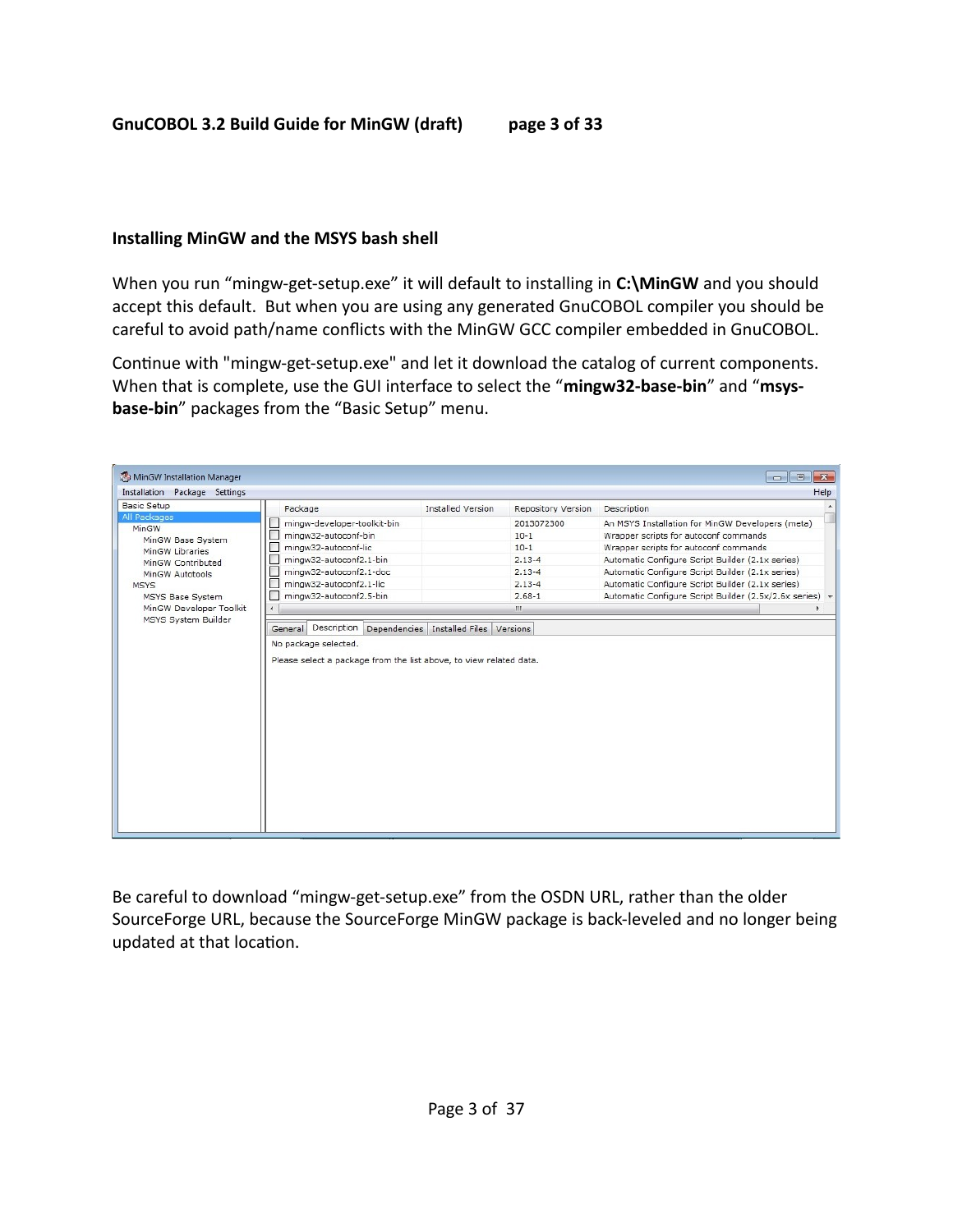Then select the following components from the "**All Packages**" menu. Some of them will already be selected with **mingw32-base** and **msys-base**.

| /* for translatable strings $*/$           |
|--------------------------------------------|
| /* for translatable strings $*/$           |
| /* for translatable strings $*/$           |
|                                            |
|                                            |
| /* to include the MinGW bash shell */      |
| /* for building Berkeley DB */ already in  |
| already in                                 |
| /* for NIST COBOL85 testing */ dev toolkit |
| /* for NIST COBOL85 testing */             |
|                                            |

NOTE: some components are only visible under the "All Packages" menu, and not visible under the MSYS menu.

Then have "mingw-get" apply all changes that were previously marked. The installation may take 5 to 15 minutes.

If you need to go back and add packages to MinGW later, you can use the GUI interface found at: **c:\MinGW\libexec\mingw-get\guimain.exe** 

After the install completes, verify that **C:\MinGW\bin** contains a file named **mingwm10.dll.**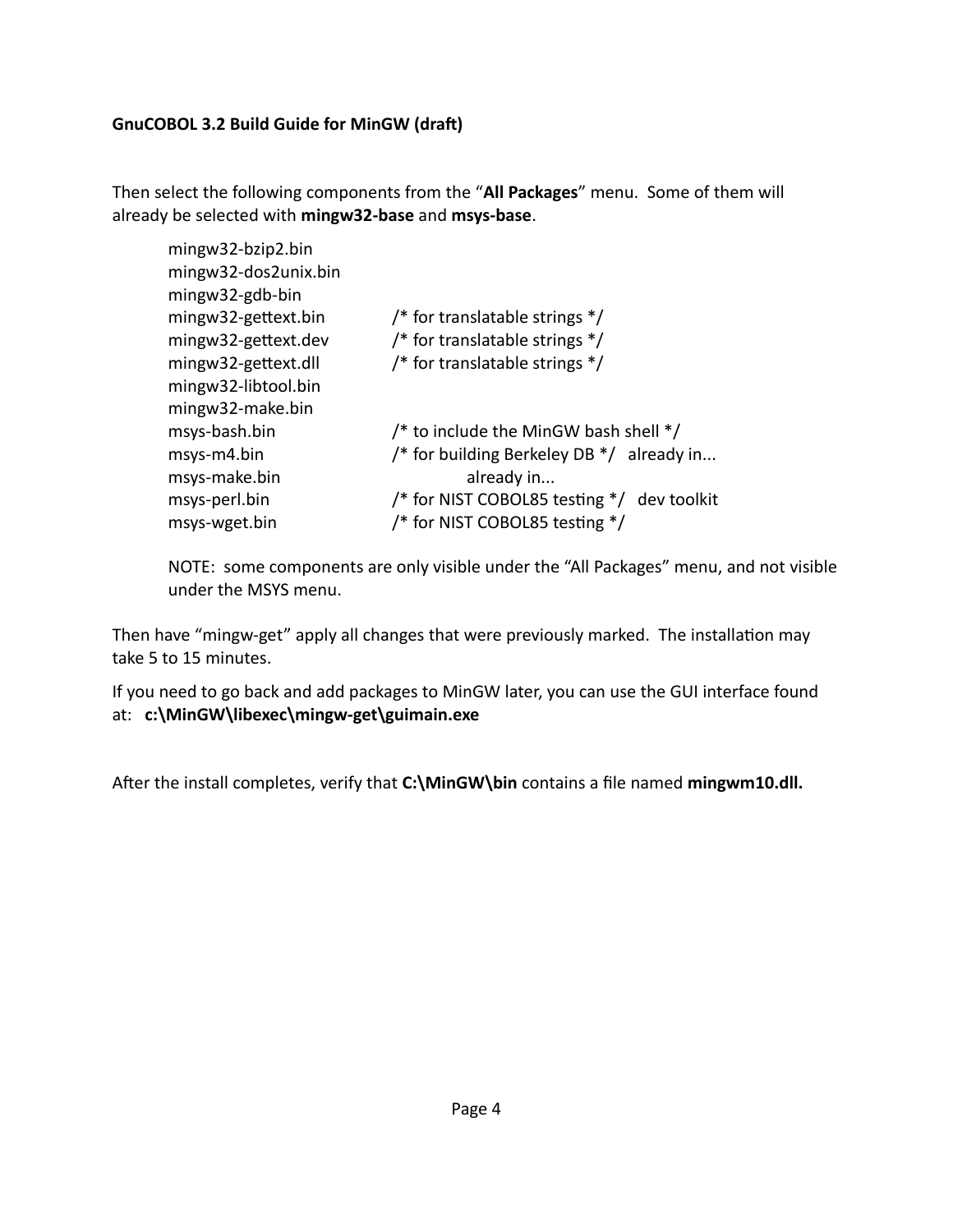Then verify that a directory named "**C:\MinGW\MSYS\1.0\etc**" exists and that it contains a file named "**fstab**" with no file extension. View this file with Notepad or Wordpad and verify that it has the following line in it:

## **c:/MinGW /mingw**

This "fstab" file may contain comment lines which begin with "#", and they can be ignored. Since Unix file and folder names are case-sensitive, this fstab file tells MinGW/MSYS to treat the Windows "**C:\MinGW**" folder as the Unix/Linux mount point named "/mingw".

```
# /etc/fstab -- mount table configuration for MSYS.
# Please refer to /etc/fstab.sample for explanatory annotation.
# MSYS-Portable needs this "magic" comment:
# MSYSROOT=C:/MinGW/msys/1.0
# Win32_Path Mount_Point
#------------------------------------------------
C:/MinGW /mingw
```
MSYS will only use the "/mingw" mount point, even though it is "C:\MinGW" to Windows (and indeed, could be a completely different name in Windows). If you selected a different device and folder name on the MinGW installation startup screen, it should be automatically built into the "fstab" file.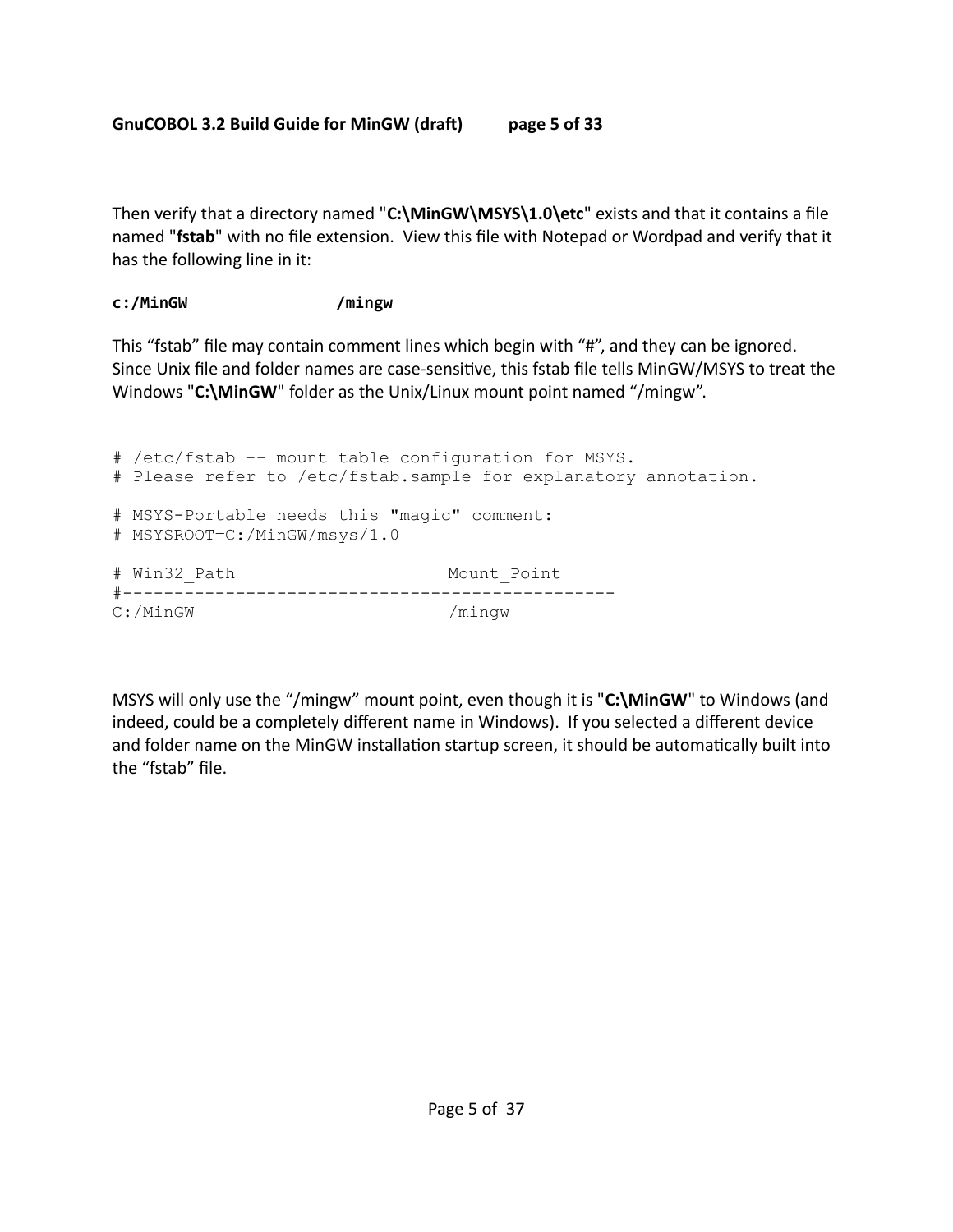Finally, you will need to create a shortcut on your windows desktop to:

```
C:\MinGW\MSYS\1.0\msys.bat -norxvt
```
Do not forget to add the "-norxvt" parameters in the shortcut. This tells the msys.bat file to use the "sh" shell instead of the "rxvt" shell. You may also want to change the icon for the shortcut to use "C:\MinGW\MSYS\1.0\msys.ico".

Make sure the properties for this shortcut use:

```
Target: C:\MinGw\msys\1.0\msys.bat -norxvt
Start in: C:\MinGW\MSYS\1.0
```
Also, make sure the Security properties of the MSYS shortcut include **FULL administrator access**  (Full Control, Modify, Read & Execute, Read, and Write).

You should now have an icon "**MSYS**" on your desktop. Double-click it to start it.

# **How to Configure the BASH shell (***From Gary Cutler***):**

*The window started by the "MSYS" icon resembles a Windows console, but is actually an MSYS "bash" shell for running the MinGW GCC development environment. Use the window's "Properties" command as you would do with a normal window to change the window size to 190 columns by 60 rows - make sure the buffer size has a "height" of at least 4000 lines. When running "make" commands many components display thousands of messages in the MSYS window, and you may want to scroll back to view them. You will also want to change the font to something that enables that window to fit on your screen, for example, "Lucida Console" with a font size of "10".* 

If you are running Windows Vista or Windows 7, close the bash window and restart it again, this time giving it Administrator authority via "**Run As Administrator**".

If you are running MinGW on a widescreen laptop you may want to limit the window height to only 50 or 55 rows for your convenience. You should also set the MSYS properties "edit options" to enable both "quick edit mode" and "insert mode". That will allow you to paste commands into the MSYS bash shell using the right mouse button (instead of Ctrl-V), and copy blocks of text messages from the MSYS bash shell window (by highlighting with the mouse) and paste them into other documents.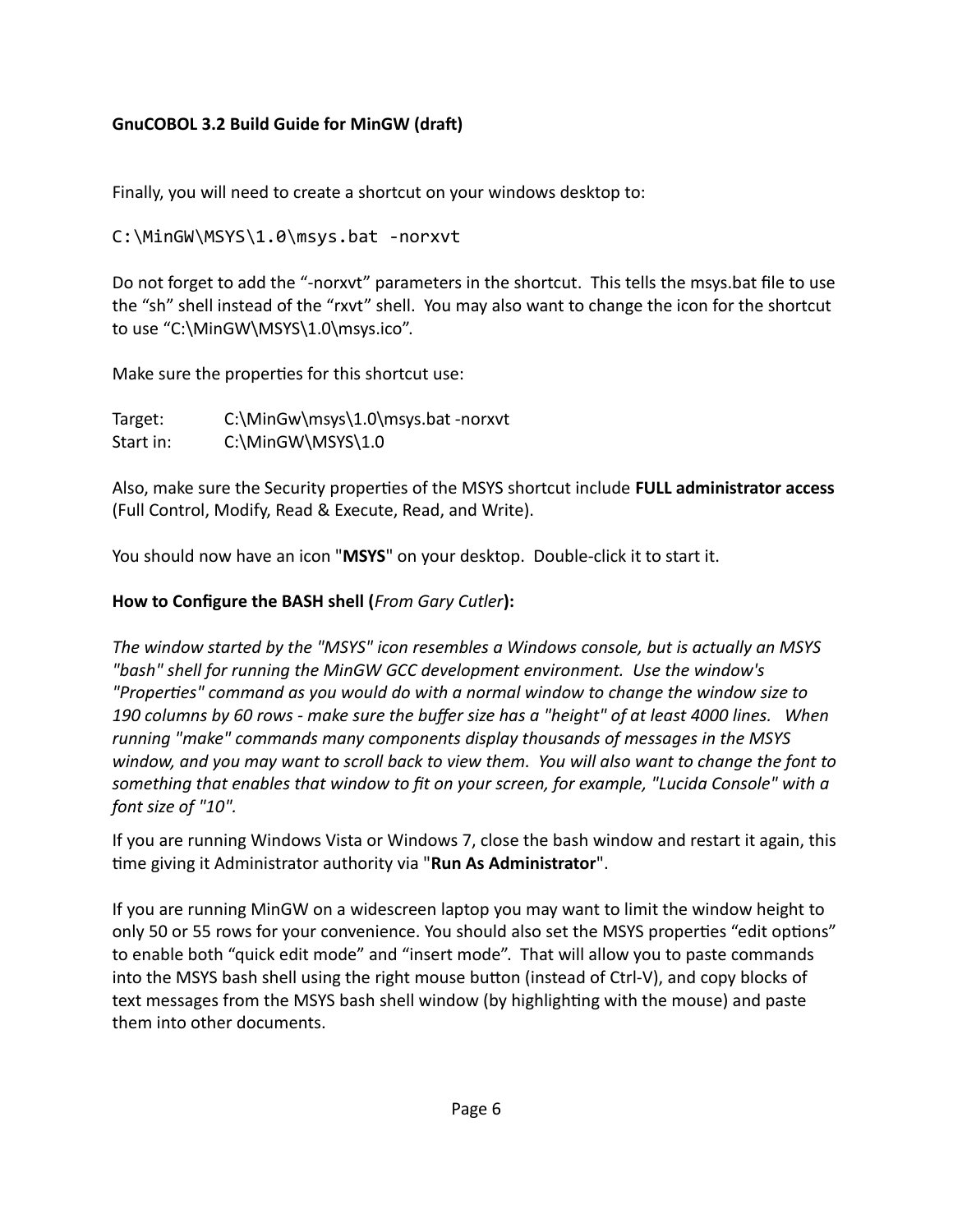#### **GnuCOBOL 3.2 Build Guide for MinGW (draft) page 7 of 33**

## **Unexpected Errors**

If unexpected errors occur anytime during the GnuCOBOL build process, first check that all steps are run in the correct order and no steps are skipped. For example, accidentally omitting any "make install" command will prevent the final GnuCOBOL from building. Then check that all MSYS commands have been entered correctly, without any typing mistakes.

It is still possible to have unexpected errors and for those you should join the GnuCOBOL forum "Help Getting Started" and ask questions there. Be prepared to show exactly what errors occurred. It will also help if you register with the GnuCOBOL discussion forums, so your posts can appear immediately without having to wait to be moderated.

Here are the links to the GnuCOBOL Sourceforge and the discussion forums:

[https://sourceforge.net/projects/gnucobol/files/nist/](https://sourceforge.net/projects/open-cobol/files/nist/)

[https://sourceforge.net/p/gnucobol/discussion/](https://sourceforge.net/p/open-cobol/discussion/)

In previous builds some of the errors I encountered included messages like this:

#### **rm: cannot lstat `conftest.exe': Permission denied**

Based on comments in the GnuCOBOL forums, the best solution to this problem is to disable Windows file indexing (for search), and also to deactivate your internet security/anti-virus product temporarily. But you can safely leave Windows Defender/Microsoft Security Essentials (MSE) activated.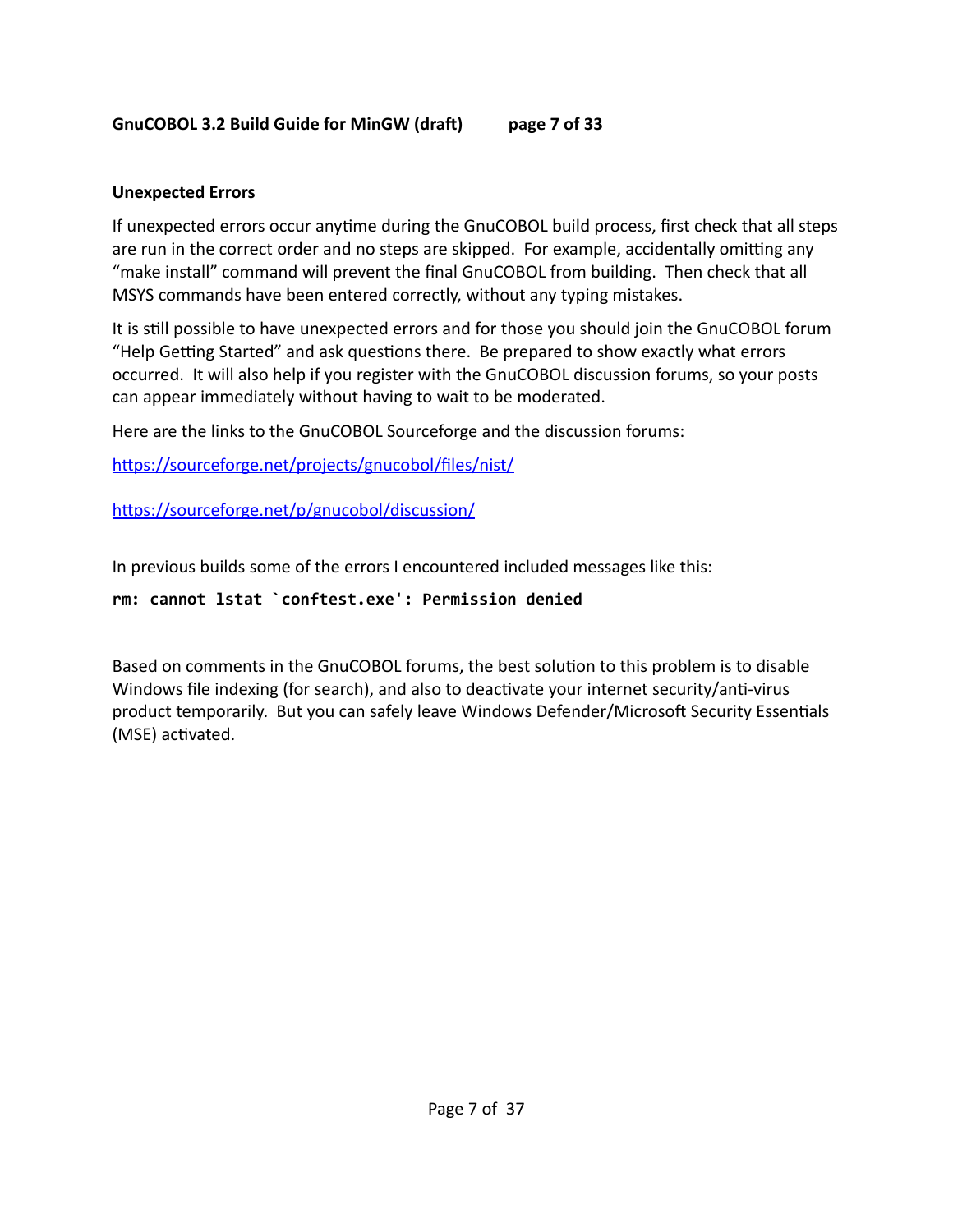#### **Anti-Virus Considerations**

I found that Windows Defender/Microsoft Security Essentials did not appear to have conflicts with MinGW GnuCOBOL builds, while McAfee Antivirus and freeware Avast Anti-virus sometimes caused problems. One user in reported in the forum that Norton Anti-virus quarantined MinGW output as possible viruses.

If your anti-virus system tries to block any programs generated by MinGW GCC, you may want to disconnect from the internet and disable your anti-virus protection. Or you may want to exclude the entire C:\MinGW\\* folder from anti-virus scanning if that is an option. I also had to create exclusions for dummy.exe in the Windows %User%\temp folder.

Some of the errors I encountered said "permission denied", and when I reran that configure or make step, the errors disappeared.

I recommend running with your anti-virus disabled (except for Windows Defender/MSE). This will allow the build to run much more quickly and also prevent problems during the build.

If you intend to run the NIST COBOL85 test suite, you either need an internet connection to download the "**newcob.val**" file during the GnuCOBOL "make test" step, or you need to download it before building the components:

#### https://sourceforge.net/projects/gnucobol/files/nist/

You will need to choose one of the archive files (newcob.zip, newcob.7z, or newcob.val.tar.gz), and expand it to extract the "**newcob.val**" file. It is 26 megabytes and contains all the NIST COBOL85 test programs.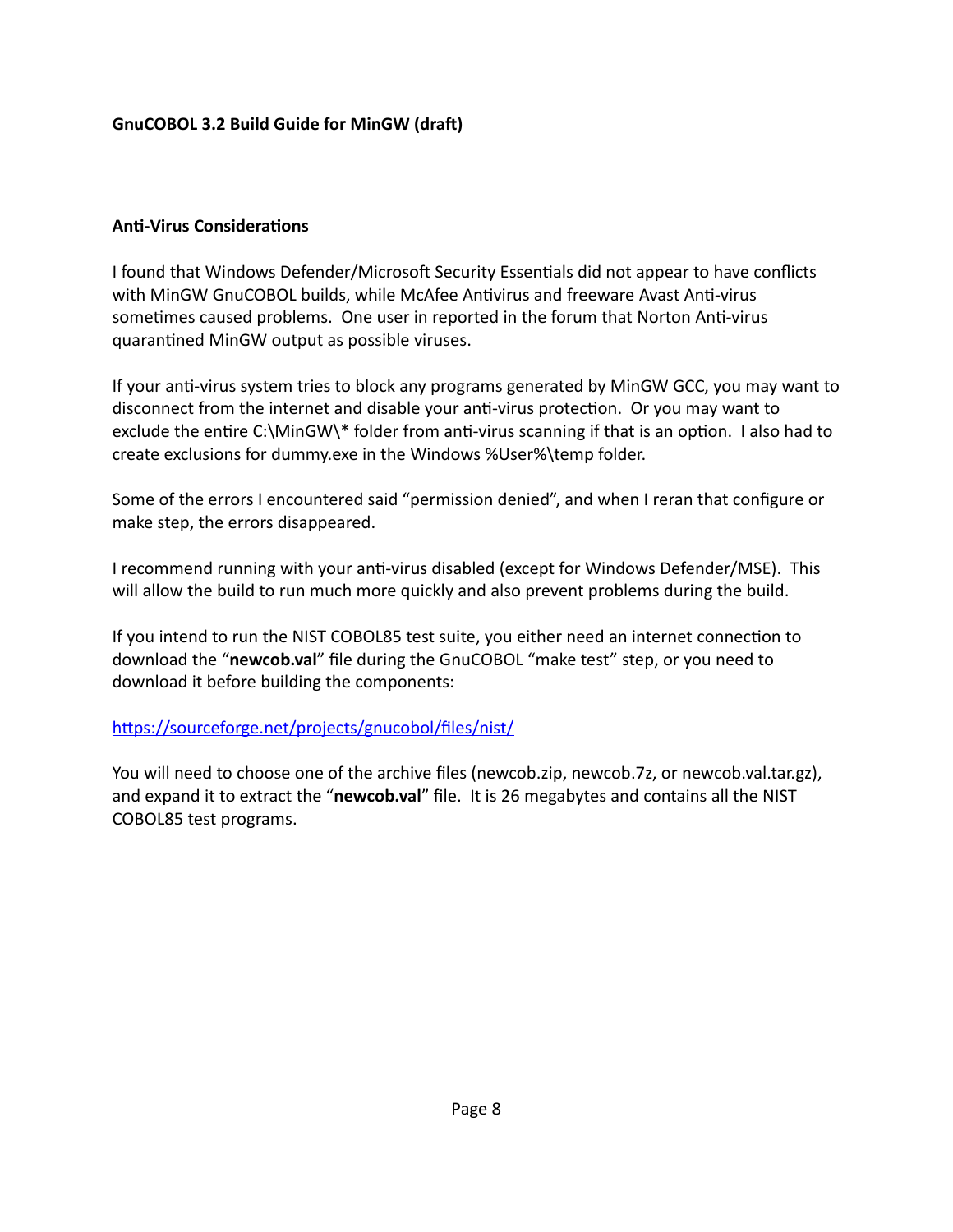#### **GnuCOBOL 3.2 Build Guide for MinGW (draft) page 9 of 33**

#### **Building GMP (GNU Multiple-Precision Arithmetic Library)**

The **GMP 6.2.1** GNU Multiple-Precision Arithmetic Library can be downloaded from: <https://gmplib.org/#DOWNLOAD> https://gmplib.org/download/gmp/gmp-6.2.1.tar.xz

As of 17 January 2020, the most current GMP version is in a file named "gmp-6.2.1.tar.lz", but you can search the site to find a download in tar.xz format, which is easier to unpack in MinGW.

[https://gmplib.org/download/gmp/gmp-6.2.1.tar.xz](https://gmplib.org/download/gmp/gmp-6.2.0.tar.xz)

Copy "gmp-6.2.1.tar.xz" into your **C:\MinGW\MSYS** folder using Windows commands, and then use the following bash shell commands to uncompress it:

| cd /mingw/MSYS     |                             |  |  |
|--------------------|-----------------------------|--|--|
| tar xf qmp*.tar.xz | # unpack non-compressed tar |  |  |
| $rm qmp-*.tar.xz$  | # remove the "tar" file     |  |  |

At this point you have a Windows folder named C:\MinGW\MSYS\gmp-6.2.1. The next five MSYS commands will build gmp 6.2.1 for GnuCOBOL:

```
cd gmp* 
./configure –prefix=/mingw --enable-fat --enable-shared --disable-static 
make
make check # Test gmp 6.2.1 
make install
```
**ls /mingw/bin/libgmp\*.dll**

You may find it easier to copy and paste these commands into the MSYS bash shell one line at at time, especially for the "./configure" command. The four commands to build GMP take 20 to 40 minutes to run (with "--enable-fat"). Commands can also be concatenated using the && operator, for example "make && make check && make install". Processing will stop early if any errors are found.

GMP documentation explains "--enable-fat" as follows:

*"Using \*\*--enable-fat\*\* selects a "fat binary" build on x86, where optimized low level subroutines are chosen at runtime according to the CPU detected. This means more code, but gives good performance on all x86 chips. (This option might become available for more architectures in the future.)"*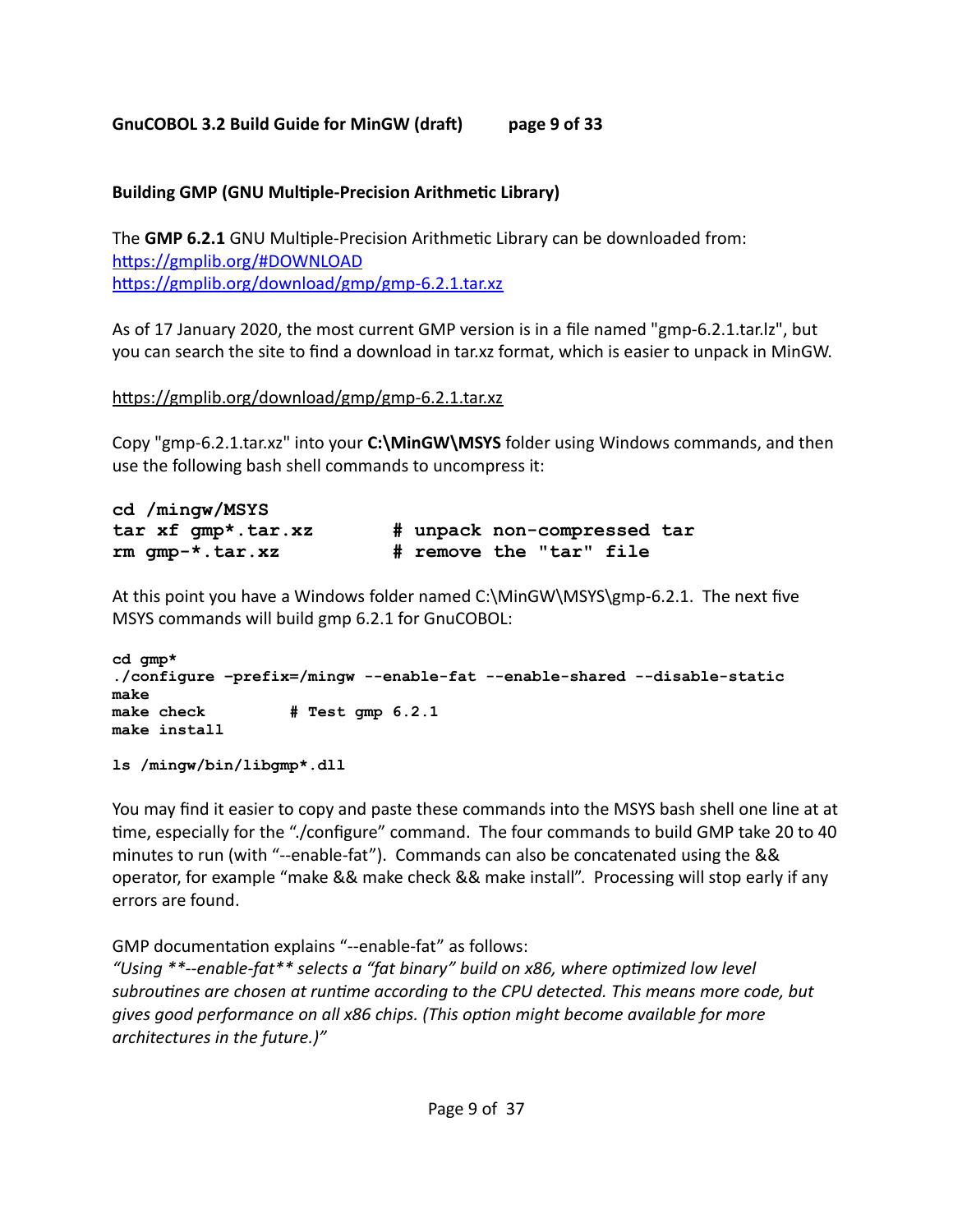The "./configure" command took about 5 minutes to run and produced hundreds of messages.

The "make" command took about 30 minutes to run and produced thousands of messages.

The "make check" command ran for about 15 minutes and produced thousands of messages. It performs hundreds of tests against the generated gmplib components

The "make install" command runs very quickly. It can be run before "make check", but do not forget to run "make install" to prevent problems building the final COBOL compiler.

After "make install" completes, run the following command in MSYS to verify that a file named "**/mingw/bin/libgmp-10.dll**" exists:

**ls /mingw/bin/libgmp\*.dll**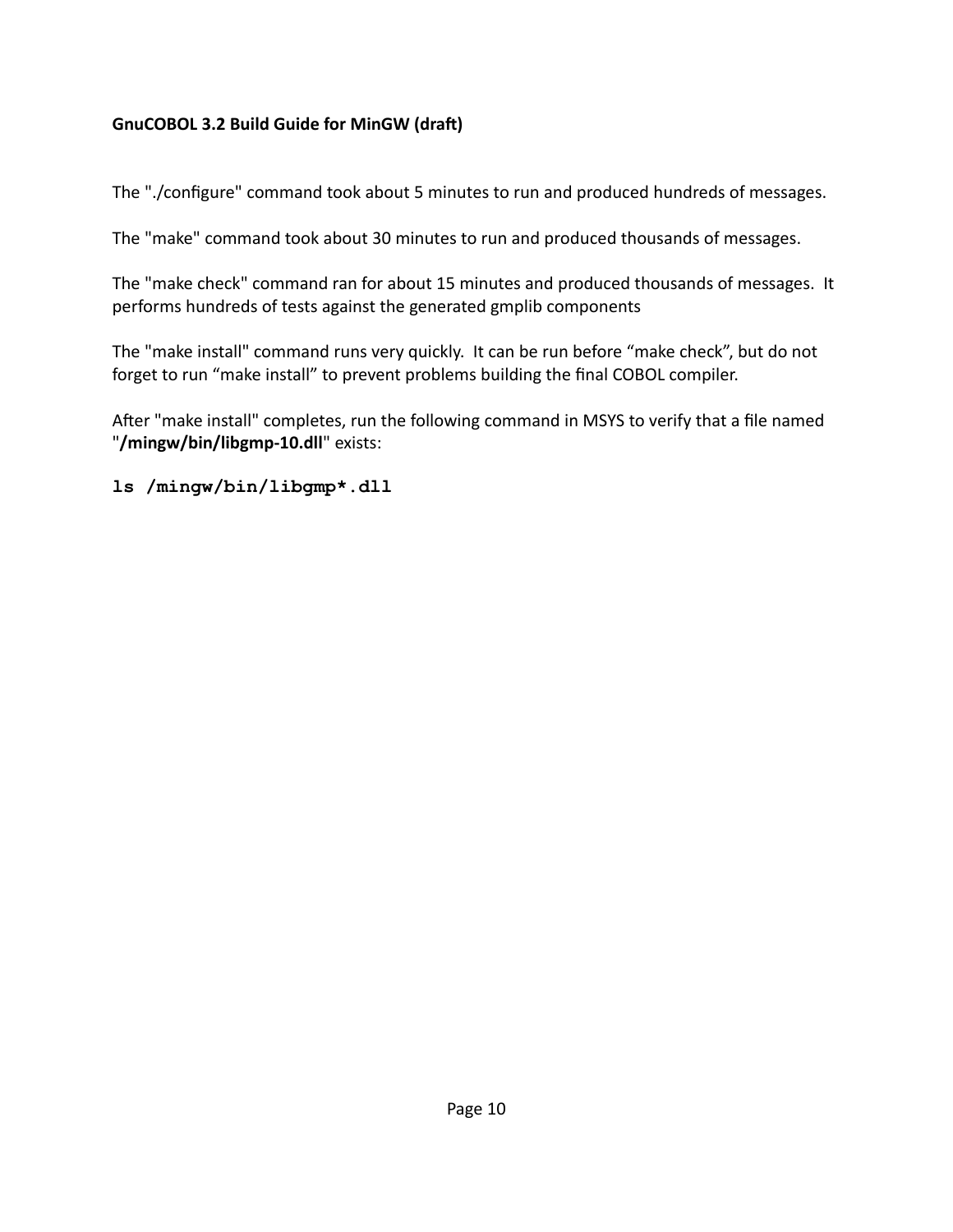# **GnuCOBOL 3.2 Build Guide for MinGW (draft) page 11 of 33**

# **BUILDING WITH PDCURSESMOD 4.3.3 (WINCON)**

The PDCursesMod package is used for COBOL SCREEN-SECTION and extended console inputoutput support (DISPLAY/ACCEPT AT/WITH).

Download PDCursesMod 4.3.3 from the following location:

https://github.com/Bill-Gray/PDCursesMod/archive/master.zip https://github.com/Bill-Gray/PDCursesMod/archive/refs/heads/master.zip https://github.com/Bill-Gray/PDCursesMod/releases/tag/v4.3.3

Copy "PDCursesMod-4.3.3.tar.gz" into your **C:\MinGW\MSYS** folder using Windows commands, and then use the following bash shell commands to uncompress it:

**cd /mingw/MSYS tar xzf PDC\*.tar.gz rm PDC\*.tar.gz**

After you have unpacked the tarball, you would use the following commands to build PDCurses:

```
cd PDC*/wincon # note changes 
make -f Makefile INFOEX=N CHTYPE_64=Y DLL=Y
```
Then use the following command to verify that a "pdcurses.dll" exists in the "**C:\MinGW\MSYS\PDCursesMod-4.3.3\wincon**" folder.

#### **ls \*.dll**

You can also verify the presence of "pdcurses.dll" using Windows Explorer.

There is no "make install" in PDCurses, so you must enter the following MSYS commands into the bash shell to install PDCurses 4.3.2 (either wincon, wingui, or vt). This is another instance where it may help you to paste these commands into the MSYS bash shell window:

```
install pdcurses.dll /mingw/bin/. 
install pdcurses.a /mingw/lib/libpdcurses.a 
cd .. (NOTE!!!)
install *.h /mingw/include/.
```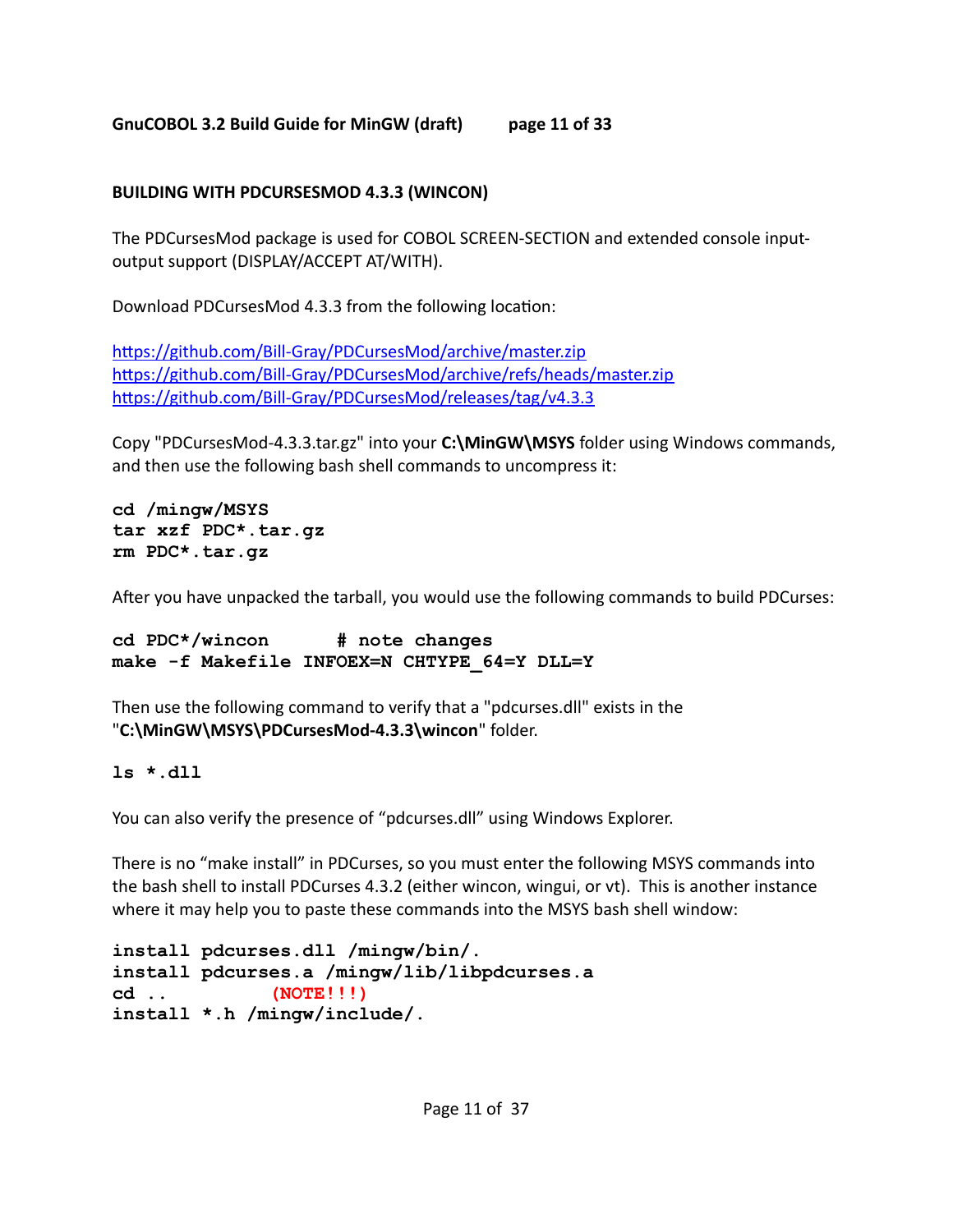#### **NOTE!!!**

Before installing **curses.h** into **pdcurses.h**, edit it as suggested by Simon Sobisch:

- \* copy curses.h to pdcurses.h (in the same folder)
- \* insert the necessary defines into pdcurses.h (see example below)
- \* install \*.h (which should install both curses.h AND pdcurses.h)

You can create a script to edit the file. The easiest way is add the necessary defines at the beginning of the pdcurses.h file, so it looks something like this:

```
/* defines matching the creation of the library */
/* Arnold J. Trembley, 2022-05-29-Sun */ 
#define CHTYPE_64
#define PDC_DLL_BUILD 
/*----------------------------------------------------------------------*
                                * PDCursesMod *
  *----------------------------------------------------------------------*/
#ifndef __PDCURSES__
#define __PDCURSES__ 1
#define __PDCURSESMOD__ 1
```
In the example above, the first four lines are added, and the rest of the pdcurses.h file is simply a copy of the original curses.h file.

You can either use your favorite text editor to manually create this file, or you can create a bat/cmd script to do this using Windows console TYPE or COPY commands:

```
type lines_to_add.txt > pdcurses.h (Example using Windows TYPE commands) 
type curses.h >> pdcurses.h
```
copy lines\_to\_add.txt+curses.h pdcurses.txt (Example using Windows COPY command)

You will need to create your own "lines to add.txt" file, and in your bat/cmd script you may want to use full path names for the source and target files.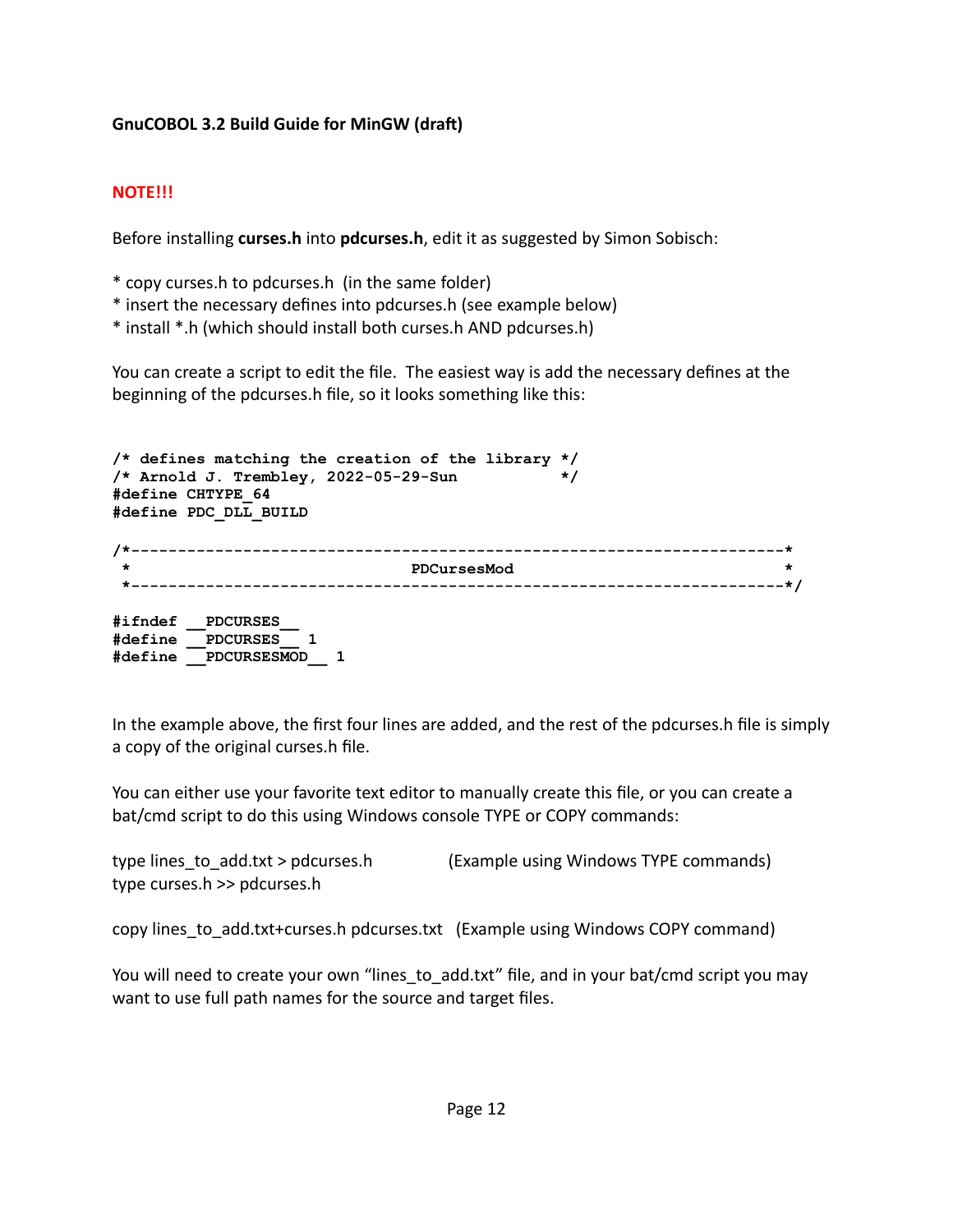```
/* defines matching the creation of the library */
/* Arnold J. Trembley, 2022-05-29-Sun */ 
#define CHTYPE_64
#define PDC DLL BUILD
```
The example above is the recommended defaults I use for Windows users. In other cases you might include `#define CHTYPE\_32`, `#define PDC\_WIDE`, `#define PDC\_FORCE\_UTF8` there, too.

```
/* defines matching the creation of the library */
#define CHTYPE_64 /* or CHTYPE_32, but NOT with WIDE or UTF8 */ 
#define PDC_DLL_BUILD /* always use this! */ 
#define PDC_WIDE /* for wide characters, 16-bit , and if UTF8 */ 
#define PDC FORCE UTF8 /* to override locale with UTF8 for Windows */
```
These defines are required to allow PDCursesMod 4.3.1a and higher to build correctly in the GnuCOBOL make step. You will also be able to determine how PDCursesMod was configured by reviewing your pdcurses.h header file.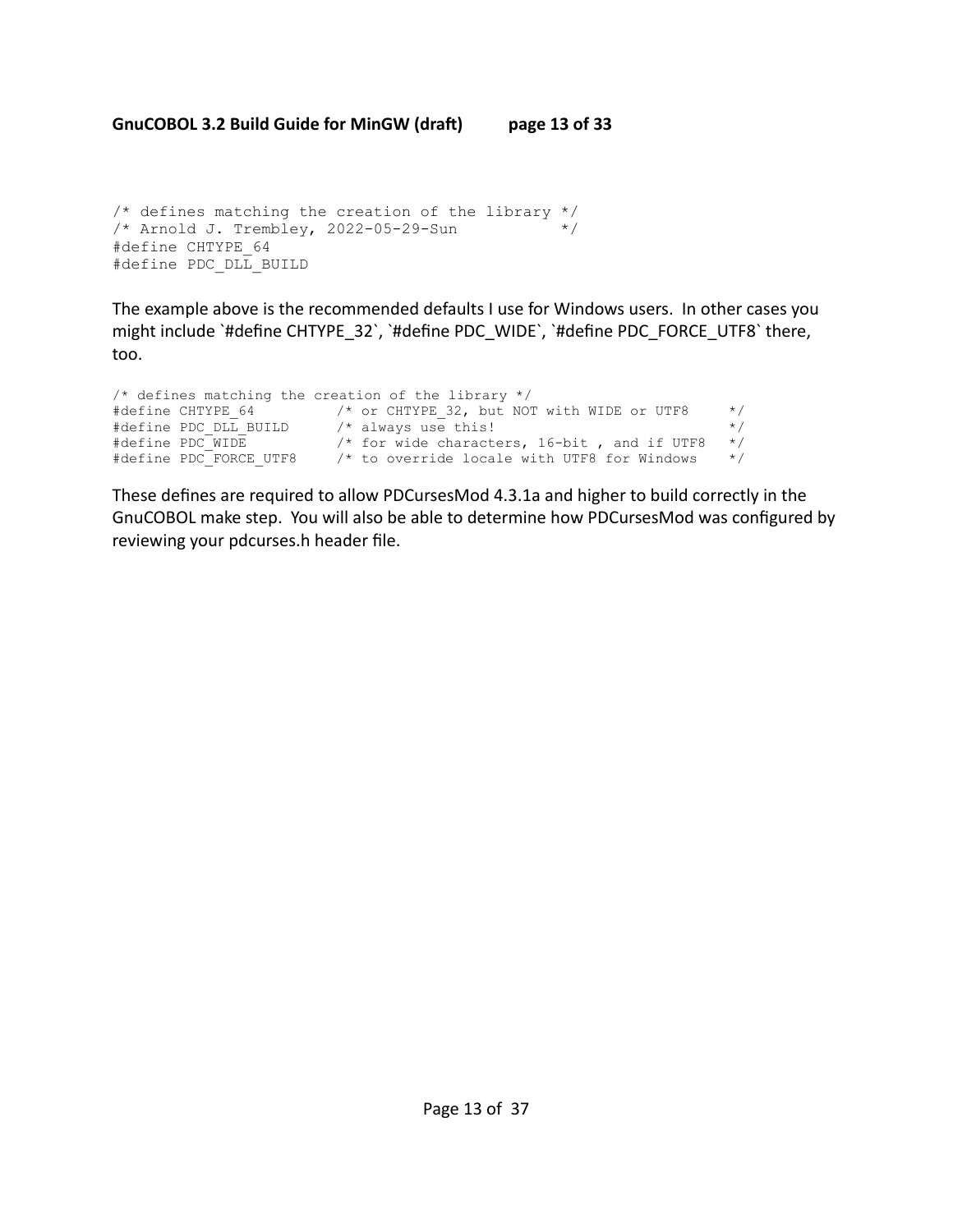#### **Building PDCursesMod 4.3.3 (for WINGUI or vt)**

If you want to build PDCurses 4.3.3/**wingui** (instead of "**wincon**" version), or **/vt** the process is basically the same, except for the CD command. Here are instructions that should work. But be aware that in wingui "stderr" will be directed to a cmd.exe window separate from the current screen which may not be desirable:

Copy "PDCursesMod-4.3.3.tar.gz" into your **C:\MinGW\MSYS** folder using Windows commands, and then use the following bash shell commands to uncompress it:

**cd /mingw/MSYS tar xzf PDC\*.tar.gz rm PDC\*.tar.gz**

Then build PDCursesMod 4.3.3/wingui using these commands:

```
cd PDC*/wingui # note changes (or cd PDC*/vt )
make -f Makefile INFOEX=N CHTYPE_64=Y DLL=Y
```
Then use the following command to verify that a "pdcurses.dll" exists in the "**C:\MinGW\MSYS\PDCursesMod-4.3.3\wingui**" folder.

#### **ls \*.dll**

There is no "make install" in PDCurses , so you must enter the following MSYS commands into the bash shell to install PDCurses 4.3.2 (either wincon or wingui). This is another instance where it may help you to paste these commands into the MSYS bash shell window:

```
install pdcurses.dll /mingw/bin/. 
install pdcurses.a /mingw/lib/libpdcurses.a 
cd .. (NOTE! See special edits for pdcurses.h on previous page)
install *.h /mingw/include/.
```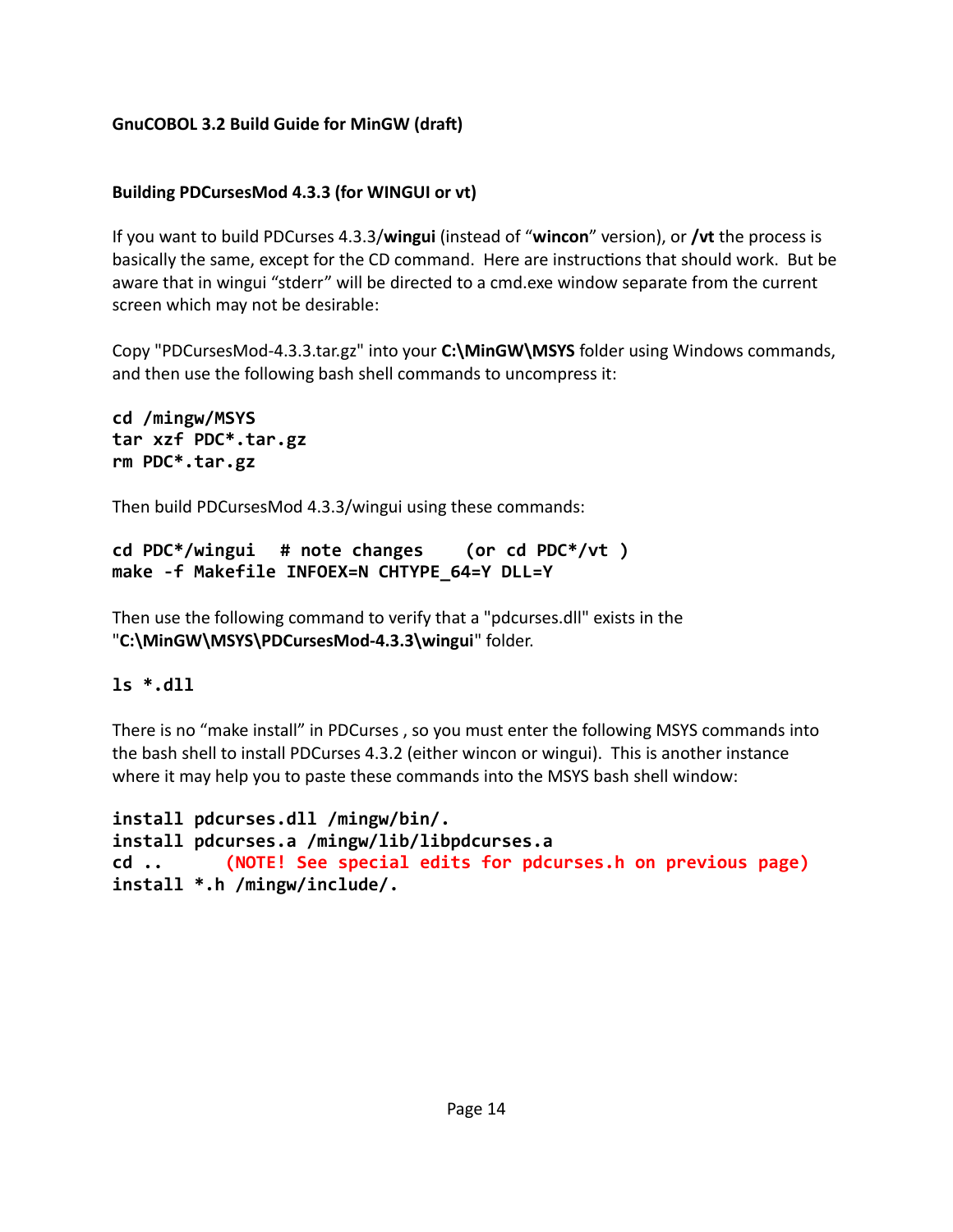# **GnuCOBOL 3.2 Build Guide for MinGW (draft) page 15 of 33**

This page is notes for alternate PDCurses 4.3.3 build options, or things to be careful with...

(use the following for wincon or wingui or vt:)

# **make -f Makefile INFOEX=N CHTYPE\_64=Y DLL=Y**

Some users may prefer to build GnuCOBOL with PDCurses 3.9 because the colors look "better" than with PDCurses 4.1.0 (either Wincon of WinGUI), but the PDCurses color problems have been resolved with 4.3.2a (actually fixed in 4.3.1). PDCurses 4.3.1 and higher also have more extensive mouse support than version 3.9.

As of PDCursesMod 4.3.2a, using CHTYPE\_32 allows 4,096 colors. Before that version you needed CHTYPE 64=Y both for 16-bit character support, and support for more than 16 colors.

#### NOTE:

My newer GnuCOBOL binaries have PDCurses in pre-built in wincon, wingui, and VT formats included as follows:

Directory of C:\GC32-VBI\bin

| 02/06/2022 11:13 PM |  | 176,303 pdcurses.dll        |
|---------------------|--|-----------------------------|
| 02/06/2022 11:32 PM |  | 147,203 pdcurses vt.dll     |
| 02/06/2022 11:13 PM |  | 176,303 pdcurses wincon.dll |
| 02/06/2022 11:24 PM |  | 195,587 pdcurses wingui.dll |

The default pdcurses.dll is "wincon", but you can switch to a "wingui" or "vt" build of pdcurses by replacing the pdcurses.dll file with the version you want. You can try out all three versions, but in my opinion the "wincon" version is the most convenient.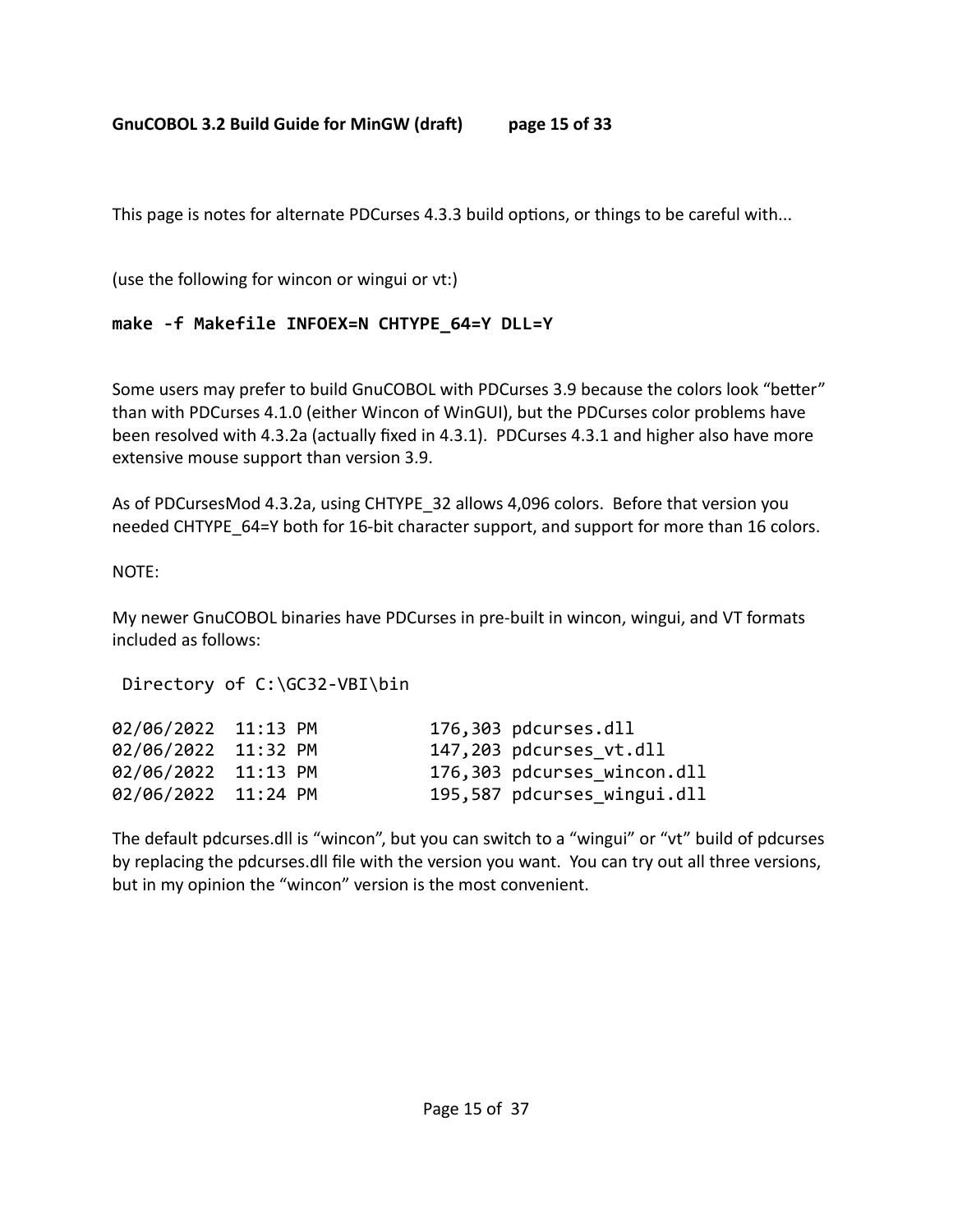# **BUILDING WITH PDCURSES 3.9 (or older)**

The PDCurses package is used for COBOL SCREEN-SECTION and extended console input-output support (DISPLAY/ACCEPT AT/WITH). You can download PDCurses 3.9 from here:

<https://github.com/wmcbrine/PDCurses/releases>

https://github.com/wmcbrine/PDCurses/archive/3.9.tar.gz

Copy "PDCurses-3.9.tar.gz" into your **C:\MinGW\MSYS** folder using Windows commands, and then use the following bash shell commands to uncompress it:

**cd /mingw/MSYS tar xzf PDC\*.tar.gz rm PDC\*.tar.gz**

After you have unpacked the tarball, you would use the following commands to build PDCurses:

```
cd PDC*/wincon 
make -f Makefile INFOEX=N CHTYPE_32=Y DLL=Y
```
Then use the following command to verify that a "pdcurses.dll" exists in the "**C:\MinGW\MSYS\PDCurses-3.9\wincon**" folder.

**ls \*.dll**

You can also verify the presence of "pdcurses.dll" using Windows Explorer.

There is no "make install" in PDCurses , so you must enter the following MSYS commands into the bash shell to install PDCurses 3.4. These install commands are the same for both PDCurses 3.4 and PDCurses 4.1.0. This is another instance where it may help you to paste these commands into the MSYS bash shell window:

```
install pdcurses.dll /mingw/bin/. 
install pdcurses.a /mingw/lib/libpdcurses.a 
cd .. 
install *.h /mingw/include/. 
install curses.h /mingw/include/pdcurses.h
```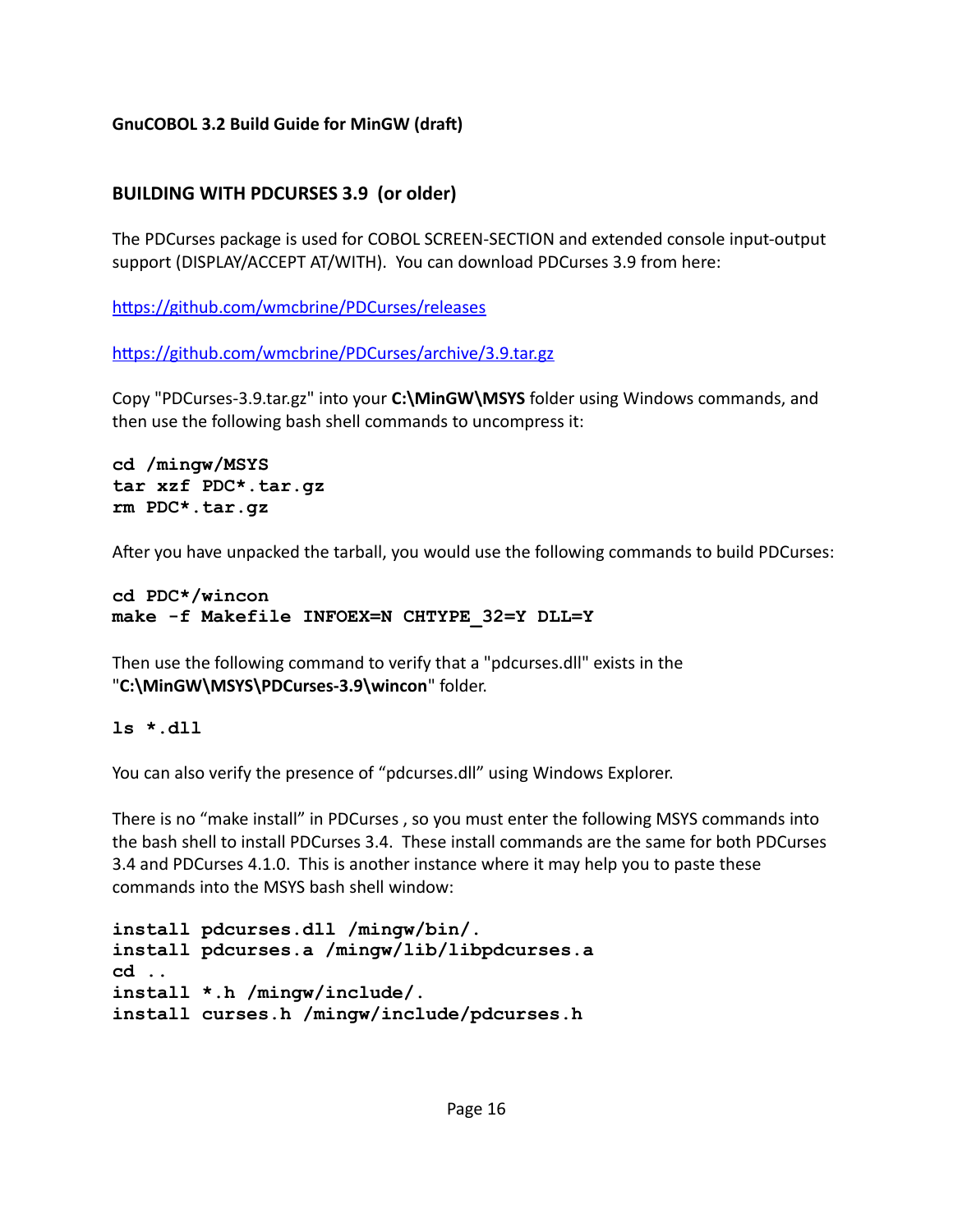**GnuCOBOL 3.2 Build Guide for MinGW (draft) page 17 of 33**

#### **Process Improvement Checkpoint**

At this point in the build process I normally backup the entire "[C:\MinGW"](file:///c:/GC20-Build) folder so that I can restore it with gmplib and PDCurses already built. This saves me a lot of time when building multiple versions of GnuCOBOL with either Berkeley DataBase, VBISAM 2.0.1, or no indexed sequential file support (NODB). The backup folder includes the MinGW get program and the shortcut to MSYS:

Directory of C:\MinGW-bkup3

| 12/06/2019 12:08 AM<br>12/06/2019 12:08 AM<br>12/06/2019 12:09 AM<br>12/05/2019 11:09 PM | <dir><br/><dir><br/><dir></dir></dir></dir> | ٠<br>$\cdot$ $\cdot$<br>MinGW<br>2,309 GCBUILD. 1nk         |
|------------------------------------------------------------------------------------------|---------------------------------------------|-------------------------------------------------------------|
| 09/05/2017 01:53 AM<br>10/28/2016 11:35 PM                                               |                                             | 93,184 mingw-get-setup.exe<br>2,158 msys.bat - Shortcut.lnk |

For example, if I have already built GnuCOBOL with BDB and I want to build another version with VBISAM 2.0.1, I simply restore the  $C:\MnGW$  folder from the backup and copy the MSYS shortcut to the desktop. Then I can start MSYS with gmplib and PDCurses already built.

Backing up the [C:\MinGW](../../../../../GC20-Build) folder is completely optional at this point. But if you build GnuCOBOL frequently then restoring the build folder can save you an hour or two on every subsequent build.

At this point the next step is to build the optional indexed sequential file support (either BDB, VBISAM 2.0.1, or no indexed sequential file support), before building from GnuCOBOL 3.2 source code files.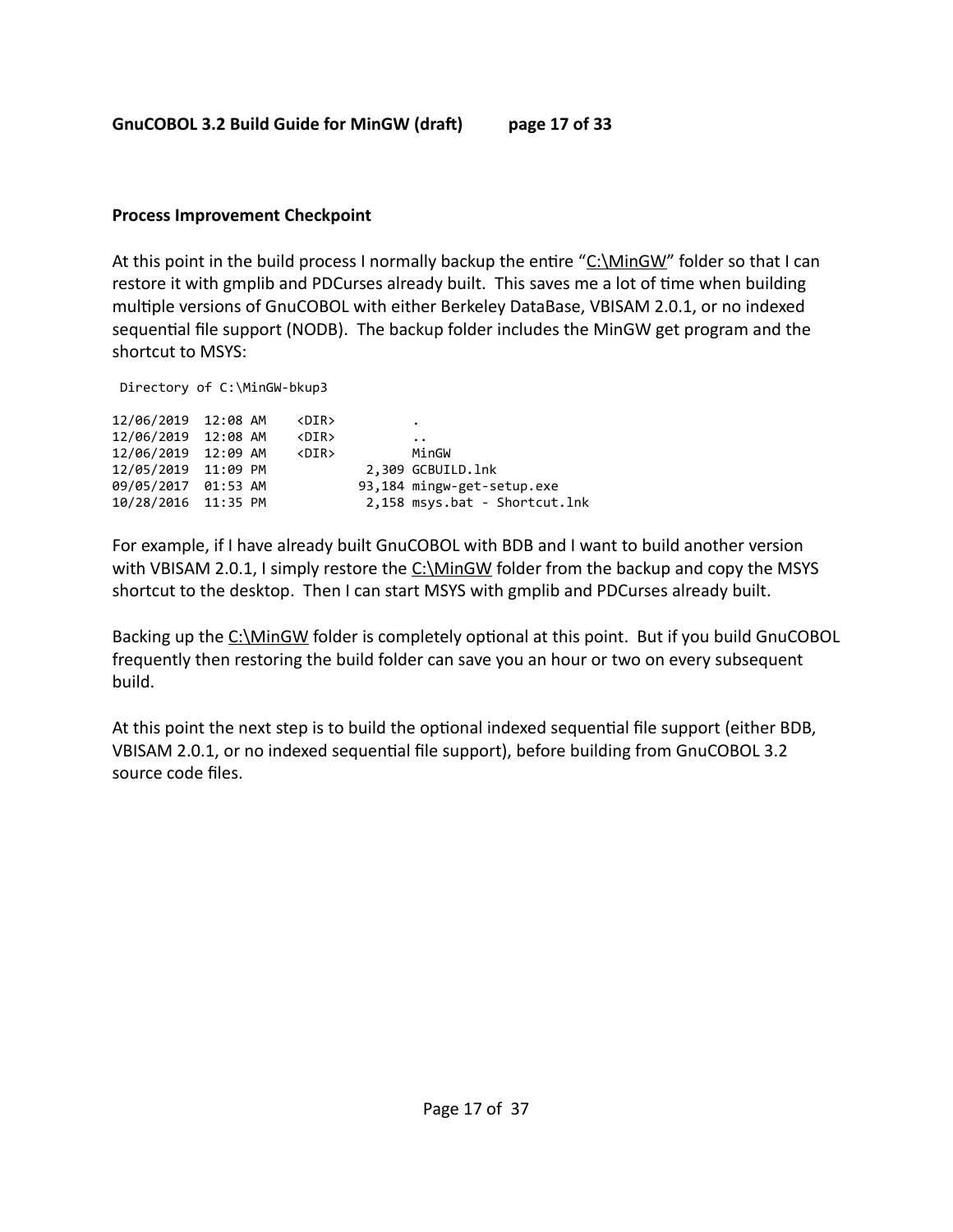#### **Building Berkeley Database (BDB)**

The **Berkeley Database (BDB)** file is named "db-18.1.40.tar.gz", and it can be downloaded from:

https://download.oracle.com/berkeley-db/db-18.1.40.tar.gz

https://www.oracle.com/database/technologies/related/berkeleydb-release-history.html

Note that registration is required to download BDB. The Berkeley Database (BDB) package provides indexed file access for the GnuCOBOL compiler. You should bypass this step if you intend to build GnuCOBOL with VBISAM 2.x instead of BDB, or if you intend to build GnuCOBOL with NO Indexed Sequential file support (NODB).

Copy "**db-18.1.40.tar.gz**" into your **C:\MinGW\MSYS** folder and then use the following MSYS bash commands to decompress it:

**cd /mingw/MSYS tar xzf db\*.tar.gz rm db\*.tar.gz**

At this point we need to make a **source code patch** to BDB before continuing. Locate the file named "C:\MinGW\MSYS\db-18.1.40\src\os\_windows\os\_stat.c" and search for "\_tcsclen". There should be only one instance of it. Replace "**\_tcsclen**" with "**strlen**", and save the file. If you are cautious you may want to first make a backup of that "os stat.c" file, and then a separate backup of the patched version of that file.

Then build BDB using the following commands:

```
cd db*/build_unix 
../dist/configure --enable-mingw --prefix=/mingw --enable-compat185 LIBCSO_LIBS=-
lwsock32 --with-mutex=x86/gcc-assembly --with-cryptography=no 
make 
make install
```
It is very important to include the "**--with-cryptography=no**" parameter if you wish to legally export the GnuCOBOL compiler or GnuCOBOL compiled programs outside the USA.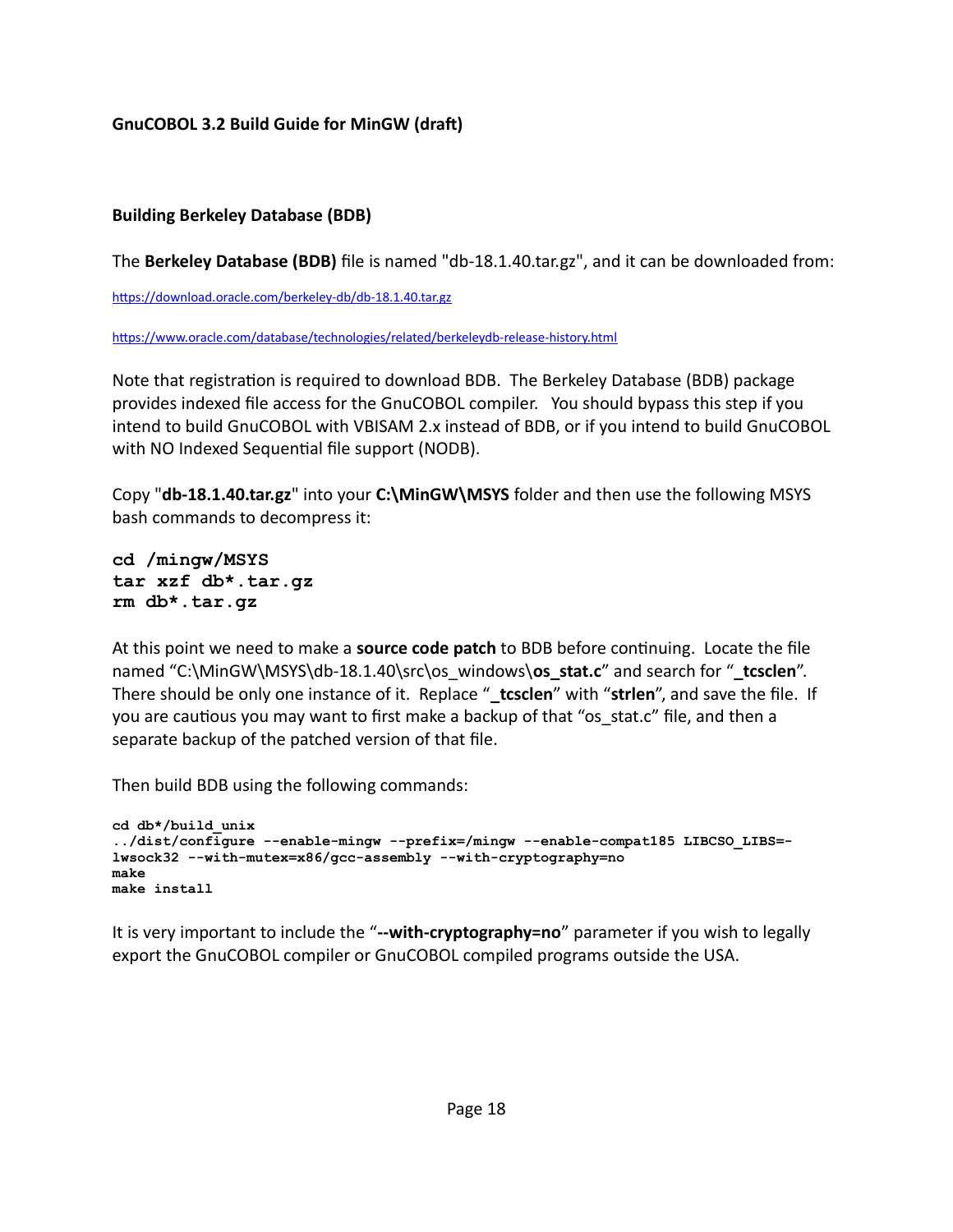The "configure" command runs fairly quickly and produces hundreds of messages. The "make" command runs for a fairly long time. The "make install" command runs very quickly. Unlike other components the Berkeley Database package does not support "make check" or "make test" to validate the build.

On at least one occasion it appeared as if the Berkeley DataBase "make" command failed because there was a long wait after displaying the following messages:

libtool: install: cp -p .libs/db\_printlog.exe /mingw/bin/db\_printlog.exe libtool: install: cp -p .libs/db\_recover.exe /mingw/bin/db\_recover.exe libtool: install: cp -p .libs/db\_replicate.exe /mingw/bin/db\_replicate.exe libtool: install: cp -p .libs/db\_stat.exe /mingw/bin/db\_stat.exe libtool: install: cp -p .libs/db\_tuner.exe /mingw/bin/db\_tuner.exe libtool: install: cp -p .libs/db\_upgrade.exe /mingw/bin/db\_upgrade.exe libtool: install: cp -p .libs/db\_verify.exe /mingw/bin/db\_verify.exe Installing documentation: /mingw/docs ...

If your BDB build appears to hang on this step, simply allow it run for a long time, at least 20 minutes. It should finish eventually. In later builds I found little or no wait for installing documentation. The delay was probably caused by the Anti-Virus program analyzing all the doc files being copied.

After completing the "make install" step, run the following command to verify that "**libdb-18.1.dll**" was generated in "**C:\MinGW\bin**":

# **ls /mingw/bin/libdb\*.dll**

If you are using a different version of BDB, the "18.1" in the "libdb" name will match the version number of the BDB package.

As of 28 October 2020, the most current version of BDB from the download site is: "db-18.1.40.tar.gz".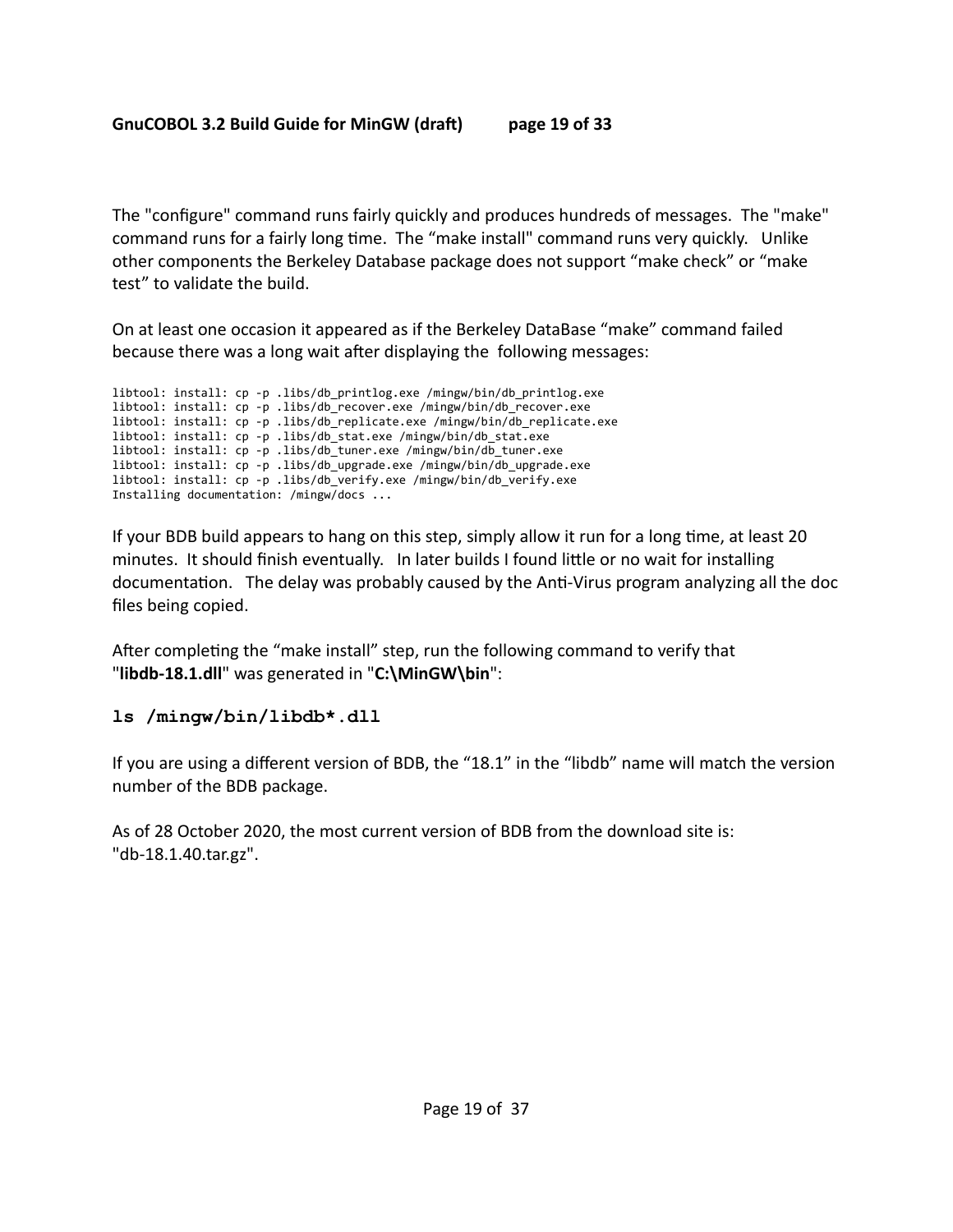#### **Building VBISAM 2.0.1**

The alternative Indexed Sequential component is **VBISAM 2.0.1**, which has a less restrictive license than Oracle Berkeley DataBase. You should bypass this step if you plan to build GnuCOBOL with Oracle Berkeley DataBase (BDB), or NODB (no ISAM support) instead of VBISAM.

NOTE: The best version of VBISAM that I found is "vbisam-2.0.1", posted anonymously in the GnuCOBOL discussion forums. I am hosting it on my website in two different archives (it's the same source code):

[https://www.arnoldtrembley.com/vbisam\\_install\\_guide\\_v5.1.zip](http://www.arnoldtrembley.com/vbisam_install_guide_v5.1.zip)

[https://www.arnoldtrembley.com/vbisam-2.0.1.zip](http://www.arnoldtrembley.com/vbisam-2.0.1.zip)

You can use either the "vbisam-2.0.1.zip" from the install guide package, or the "vbisam-2.0.1.zip" file by itself. Simply extract "vbisam-2.0.1.zip" into your MSYS folder as a "vbisam-2.0.1" folder. Most of the source modules have a 2016-04-27 05:01:50 date-time stamp.

You may now return to your MSYS bash shell and enter the following commands to build VBISAM:

**cd /mingw/MSYS/vbi\* ./configure --prefix=/mingw make make check make install**

The "configure" command runs fairly quickly and produces about 100 messages. The "make" command runs a bit longer and produces more messages. The "make check" command runs very quickly. The "make install" command should also run very quickly.

After completing the "make install" step, run the following command to verify that "**libvbisam-1.dll**" was generated in "**C:\MinGW\bin**":

**ls /mingw/bin/libvbi\*.dll**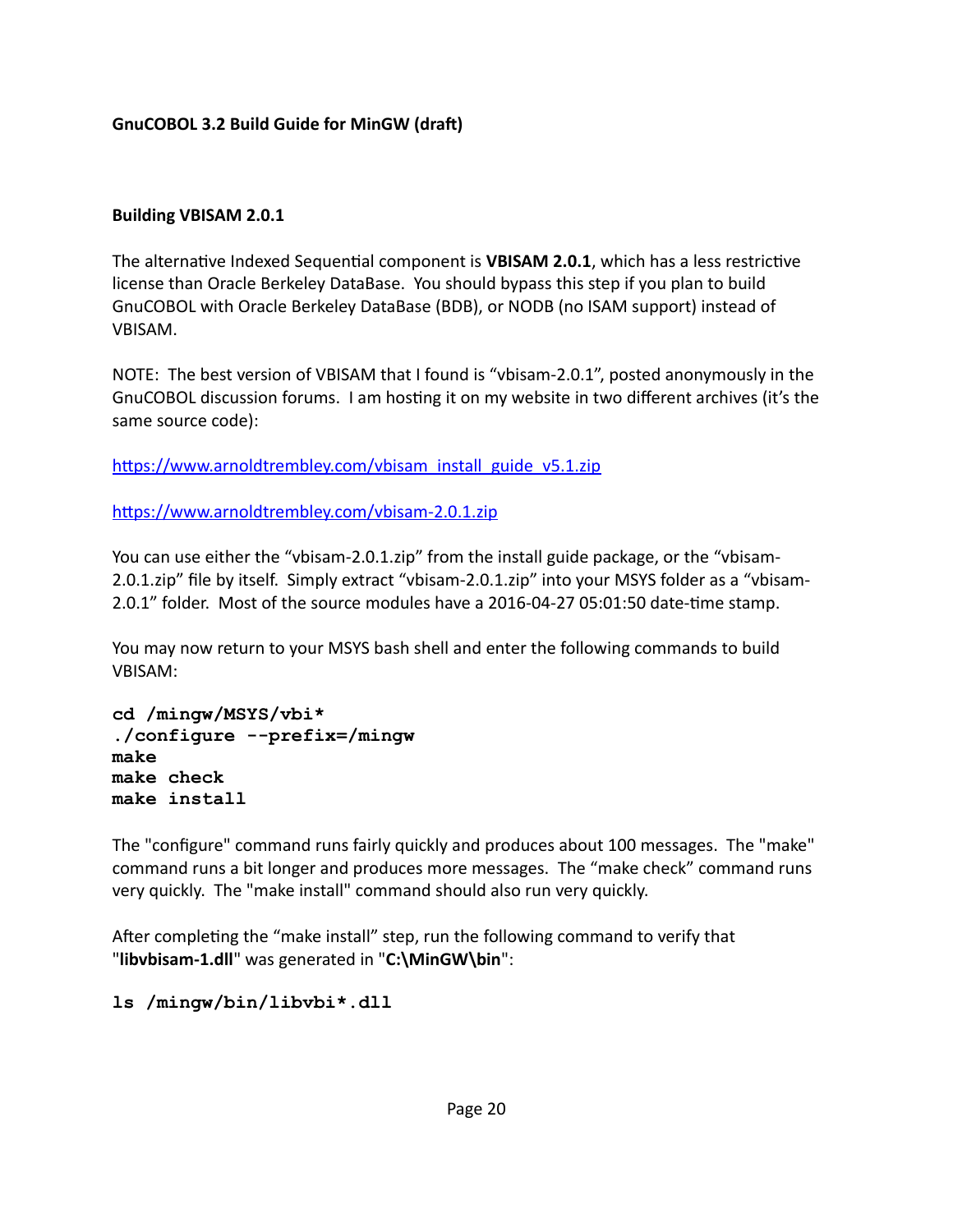## **GnuCOBOL 3.2 Build Guide for MinGW (draft) page 21 of 33**

The vbisam 2.0.1 version used for this build was posted anonymously in the GnuCOBOL forums , and can be downloaded from here:

[https://sourceforge.net/p/gnucobol/discussion/help/thread/51d48303/5d39/attachment/vbisam\\_install\\_guide\\_v4.7z](https://sourceforge.net/p/open-cobol/discussion/help/thread/51d48303/5d39/attachment/vbisam_install_guide_v4.7z)

This version of vbisam is based on VBISAM 2.0 by Roger While, found at this address:

<https://sourceforge.net/projects/vbisam/files/vbisam2/>

But it has patches from Sergey Kashyrin at [www.kiska.net](http://www.kiska.net/), and some additional edits by Mario Matos, and some changes by the anonymous poster.

A newer version of VBISAM (V-ISAM 2.2?) should be available sometime in 2022 for GnuCOBOL 4.x, but I do not yet know where it will be hosted.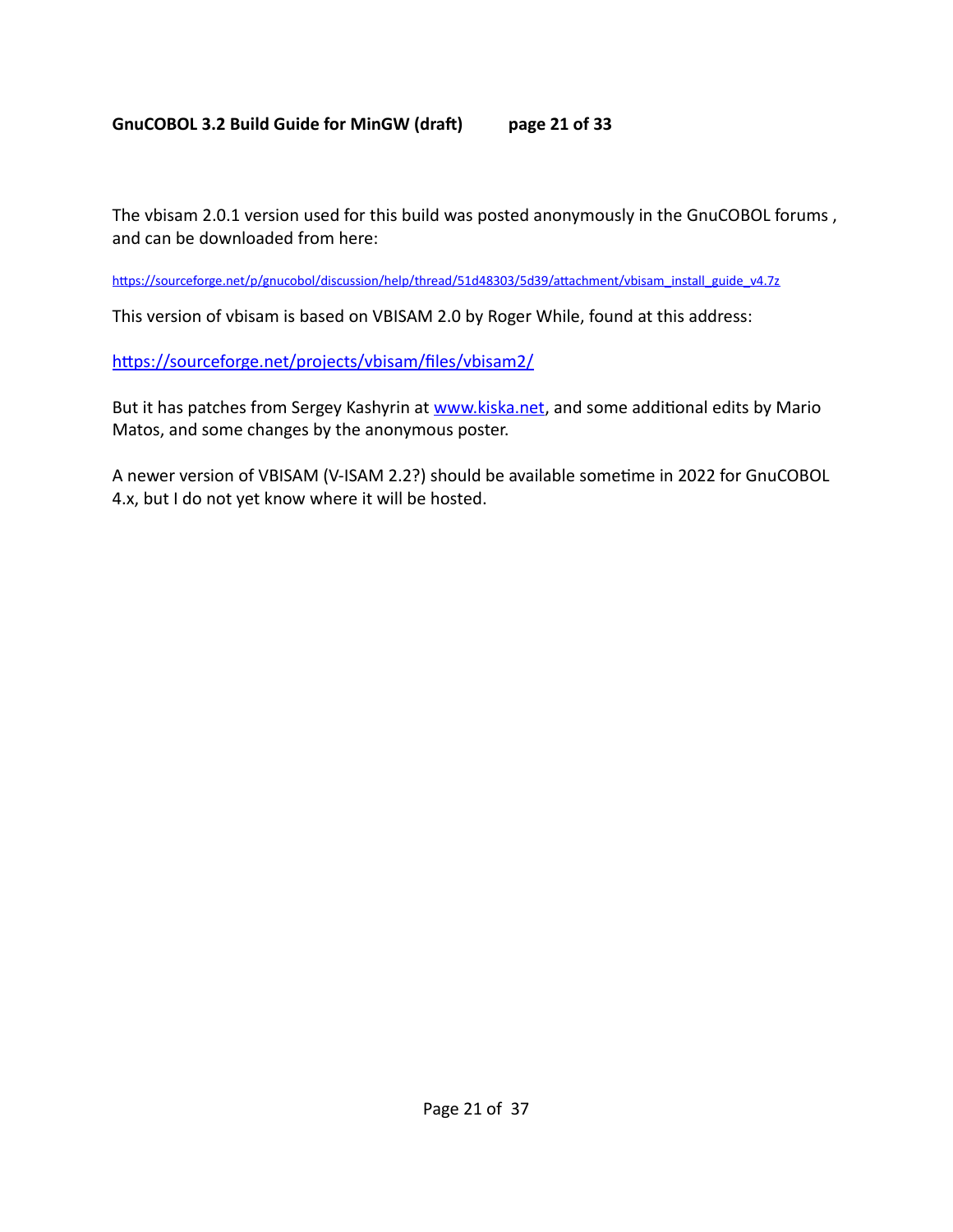#### **Build the GnuCOBOL 3.2 compiler**

**GnuCOBOL 3.2** compiler source code was downloaded from the following link:

https://sourceforge.net/projects/gnucobol/files/gnucobol/3.1/

The downloaded file was named "**gnucobol-3.2.tar.xz**" and dated 2020-12-08. It is also available in zip, 7z, and tar.gz formats. Copy that file into your MSYS folder. Then use the following MSYS bash shell commands to unpack the GnuCOBOL source code:

```
cd /mingw/MSYS 
tar xf gnu*.tar.xz (or tar xzf gnu*.tar.gz)
rm gnu*.tar.xz (or rm gnu*.tar.gz)
```
When you are finished you should have a subfolder named "gnucobol-3.2-dev" in your **/MinGW/MSYS** folder.

If you are using a "tar.gz" file instead of a "tar.gz" file the unpack command is "tar xzf gnu\*.tar.gz" and the delete command is "rm gnu\*.tar.gz".

To enable JSON support in GnuCOBOL, install the cJSON.c and cJSON.h files into \GnuCOBOL\ libcob. You can do this by executing the following commands in the bash shell:

```
cd /mingw/MSYS/gnu*/libcob
wget https://raw.githubusercontent.com/DaveGamble/cJSON/master/cJSON.h
wget https://raw.githubusercontent.com/DaveGamble/cJSON/master/cJSON.c
cd /mingw/MSYS/gnu*
```
You can also download those two files ahead of time from the following locations:

```
https://github.com/DaveGamble/cJSON/blob/master/cJSON.c
https://github.com/DaveGamble/cJSON/blob/master/cJSON.h
```
Or you can download the full cJSON package from GitHub and extract cJSON.c and cJSON.h:

https://github.com/DaveGamble/cJSON/archive/master.zip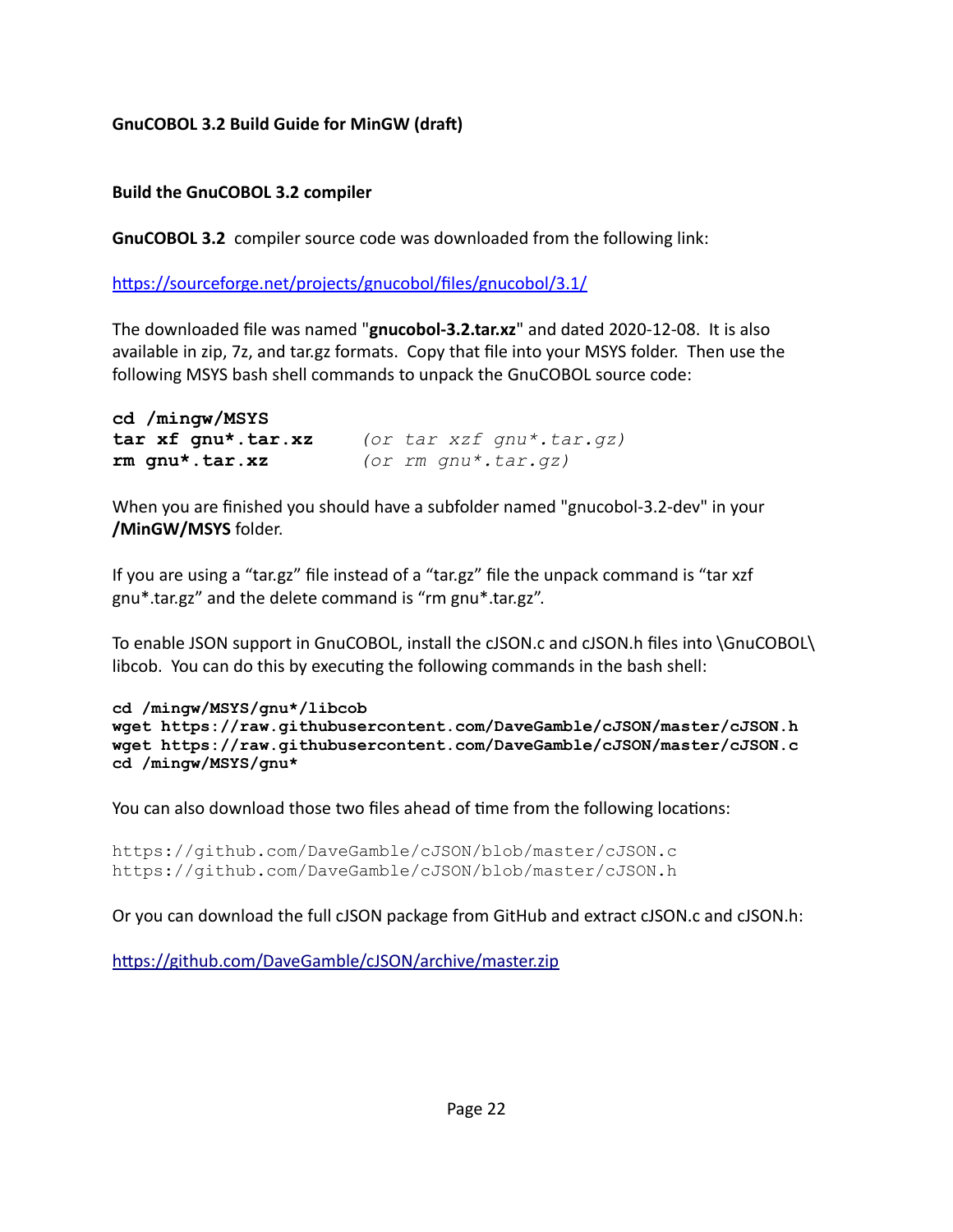#### **GnuCOBOL 3.2 Build Guide for MinGW (draft) page 23 of 33**

If you have disconnected from the internet and you also want to run the NIST COBOL85 test suite, you should copy your previously downloaded "**newcob.val**" file into this folder:

#### **C:\MinGW\msys\gnucobol-3.2\tests\cobol85**

This may be also be more safe if you have disabled your Windows anti-virus program.

The "newcob.val" file can be downloaded in several different compressed formats from here:

https://sourceforge.net/projects/gnucobol/files/nist/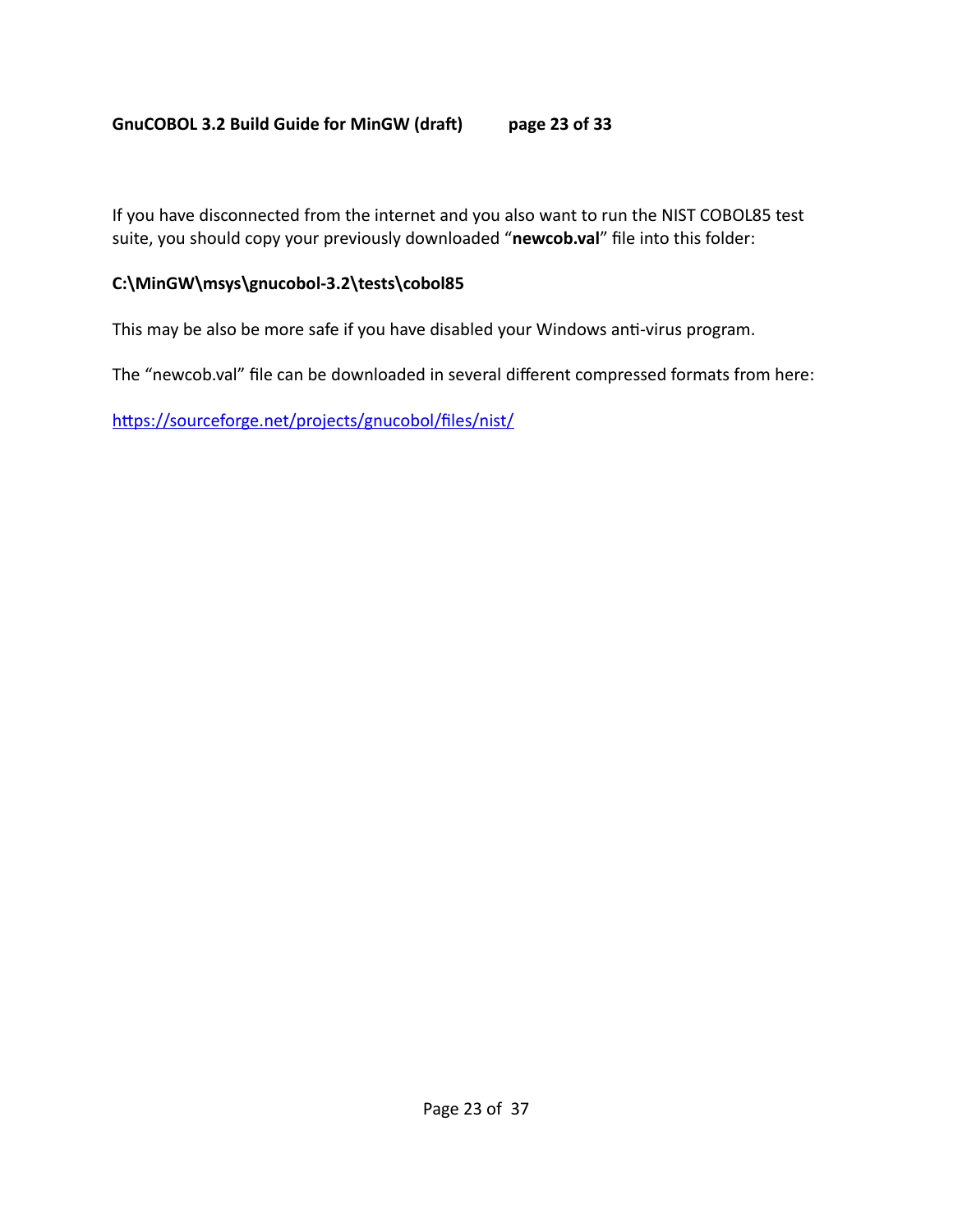#### **GnuCOBOL 3.2 compiler – configure and make**

The next step is to build the GnuCOBOL compiler from source code, using the following commands in MSYS, depending upon whether you want to build with BDB, or VBISAM, or without any ISAM support at all (--without-db):

```
cd /mingw/MSYS/gnu*
```

```
./configure -–prefix=/mingw -–with-db --disable-rpath 
       /* to build with BDB */
-OR-
./configure --prefix=/mingw -–with-vbisam --disable-rpath 
      /* to build with VBISAM 2.0.1 */
-OR-
./configure --prefix=/mingw -–without-db --disable-rpath 
      /* to build without Indexed Sequential access (NODB) */
```
If you plan to build the GnuCOBOL compiler so that its internal workings can be debugged, add the following two parameters to your ./configure statement:

```
--enable-debug -–enable-cobc-internal-checks
```
After running ./configure, here are the next four steps to run:

| make         | # Build the GnuCOBOL compiler  |
|--------------|--------------------------------|
| make check   | # Test the GnuCOBOL build      |
| make test    | # Run NIST COBOL 85 test suite |
| make install | # Prepare Install format       |

The default or typical GnuCOBOL path is to build the compiler with Oracle Berkeley DataBase. The next comments assume that was your choice.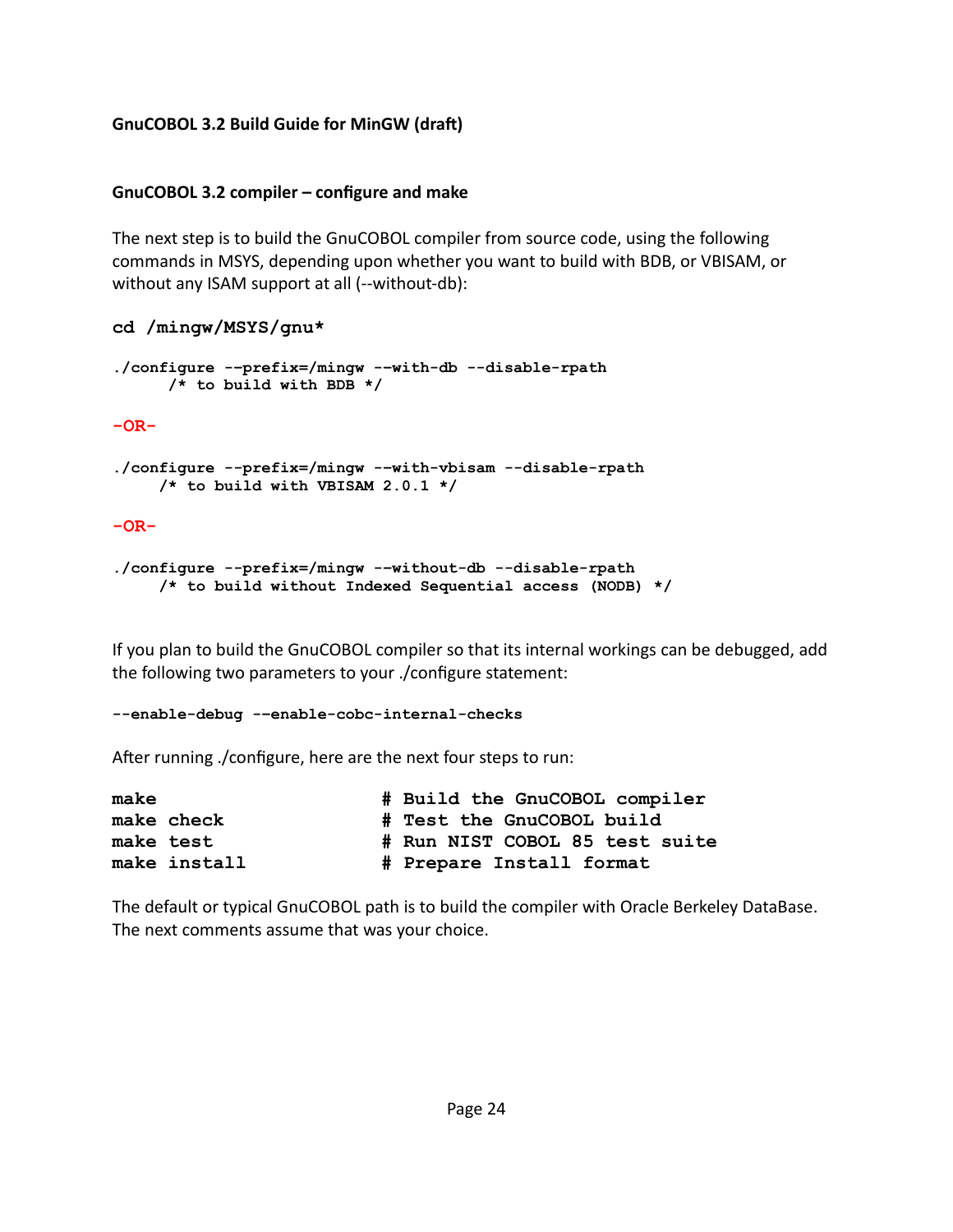#### **GnuCOBOL 3.2 Build Guide for MinGW (draft) page 25 of 33**

The "./configure" step runs for less than one minute and generates one or two screens of diagnostic or informational messages.

The "make" step runs for about 2 minutes and generates hundreds of messages.

The "make check" step performs 1,036 basic tests against the GnuCOBOL 3.2 compiler, and takes 10-15 minutes to run.

The "make test" (NIST COBOL85 test suite) generates hundreds of messages and runs for about 5-10 minutes. "make install" should run in a minute or less.

#### **Test #8 Temporary path test failed – had to close GCC for that one test. Windows popup said GCC failed.**

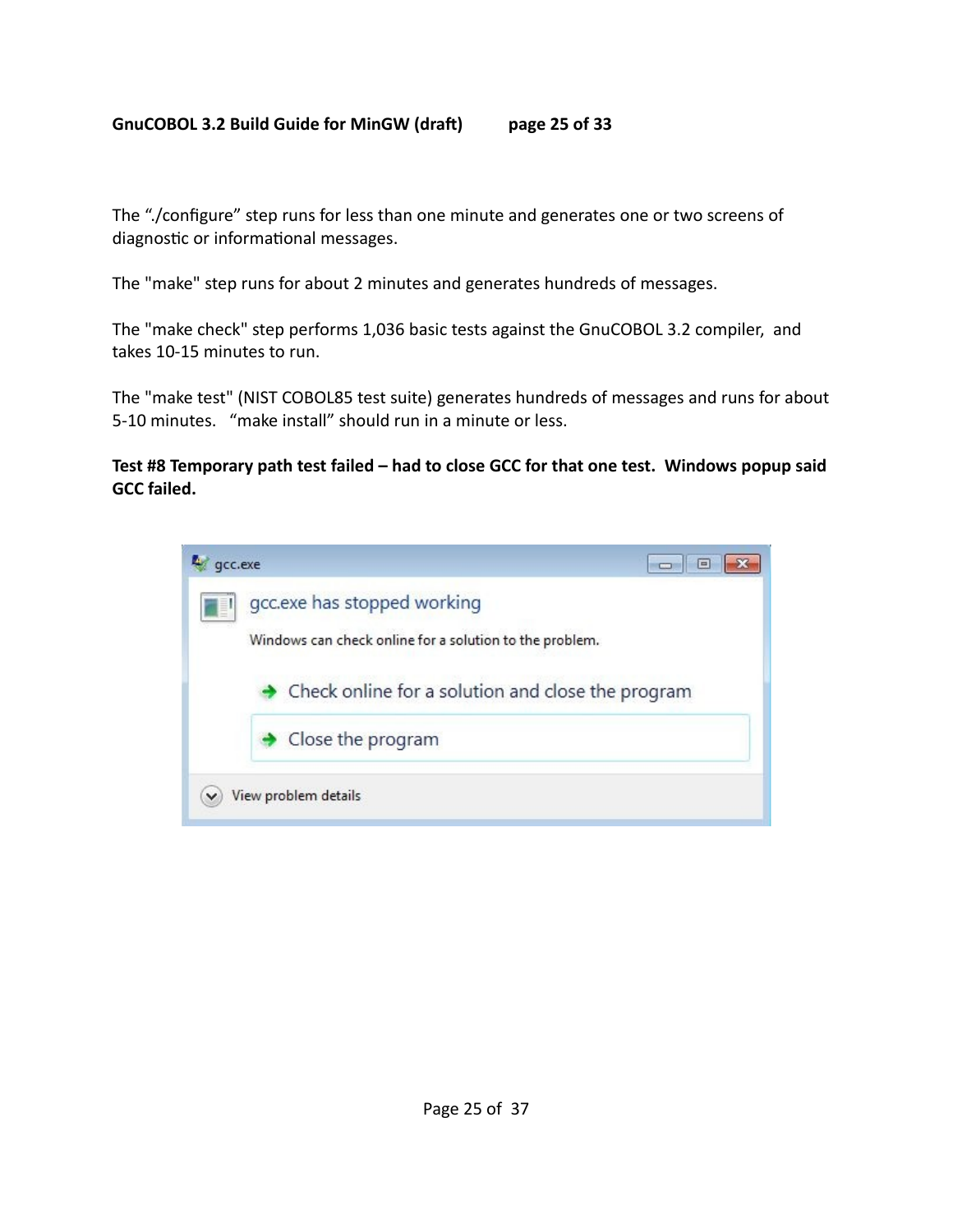Simon Sobisch suggested some alternate versions of the make commands. You can use these if your build PC has 4 CPU's (or 4 threads), and they should speed up the long-running "make" steps.

make -j4 make check TESTSUITEFLAGS="--jobs=4" make -j4 test

I have not tested these alternate "make" commands. My build machine is a ten year old Dell Business laptop with Windows 7 PRO 64-bit and an SSD. The processor is an Intel Sandy Bridge Core i7, 2.80 Ghz, with 8 gigabytes of RAM.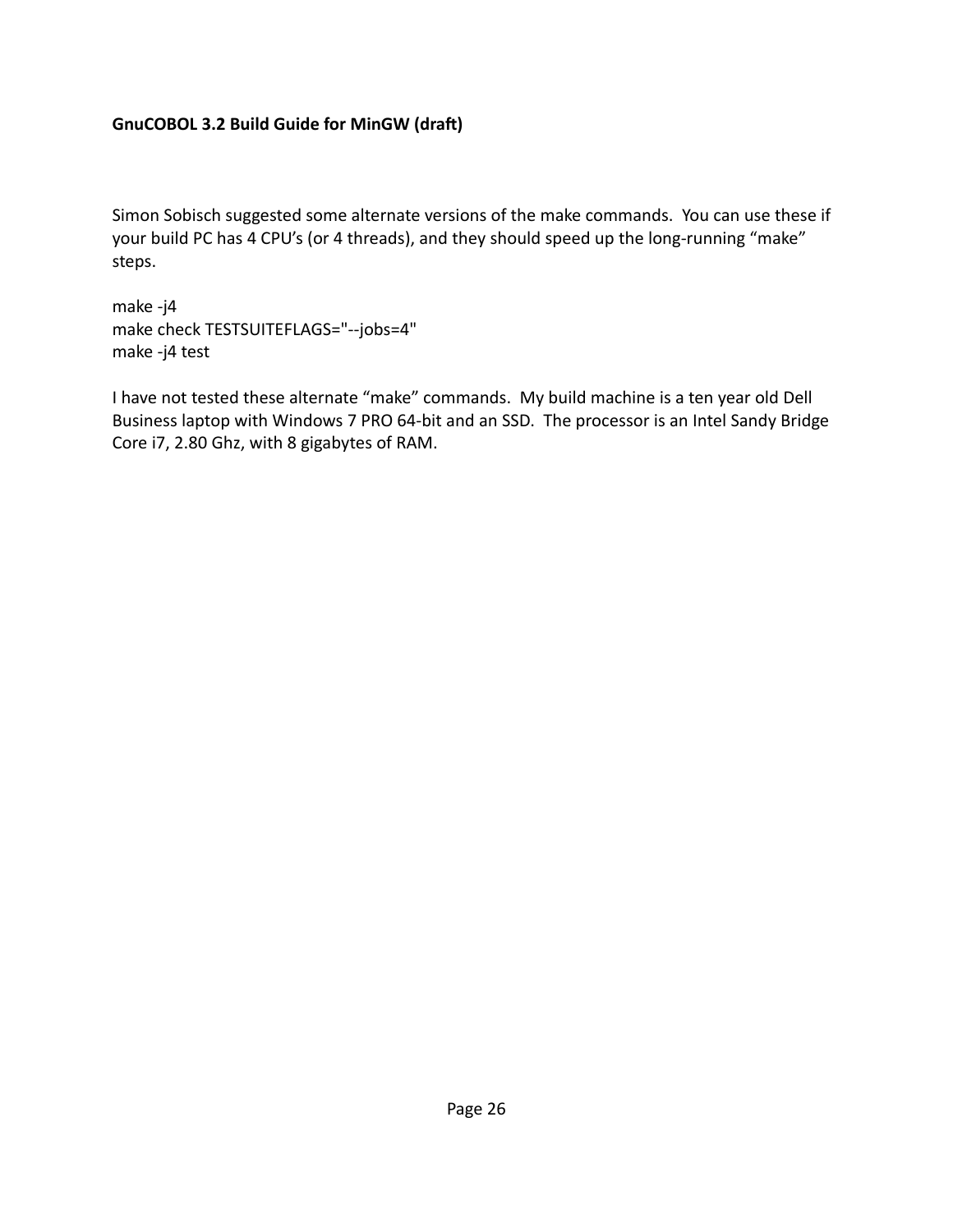Here are the "make check" test results summary from building GnuCOBOL with COBOL ReportWriter and BDB for ISAM:

## ------------- ## ## Test results. ## ## ------------- ## ERROR: 1066 tests were run, 35 failed (29 expected failures). 17 tests were skipped. ## -------------------------- ## ## testsuite.log was created. ## ## -------------------------- ## Please send `tests/testsuite.log' and all information you think might help: To: <bug-gnucobol@gnu.org> Subject: [GnuCOBOL 3.2] testsuite: 8 19 20 21 23 761 failed

You may investigate any problem if you feel able to do so, in which case the test suite provides a good starting point. Its output may be found below `tests/testsuite.dir'.

This was a very successful outcome.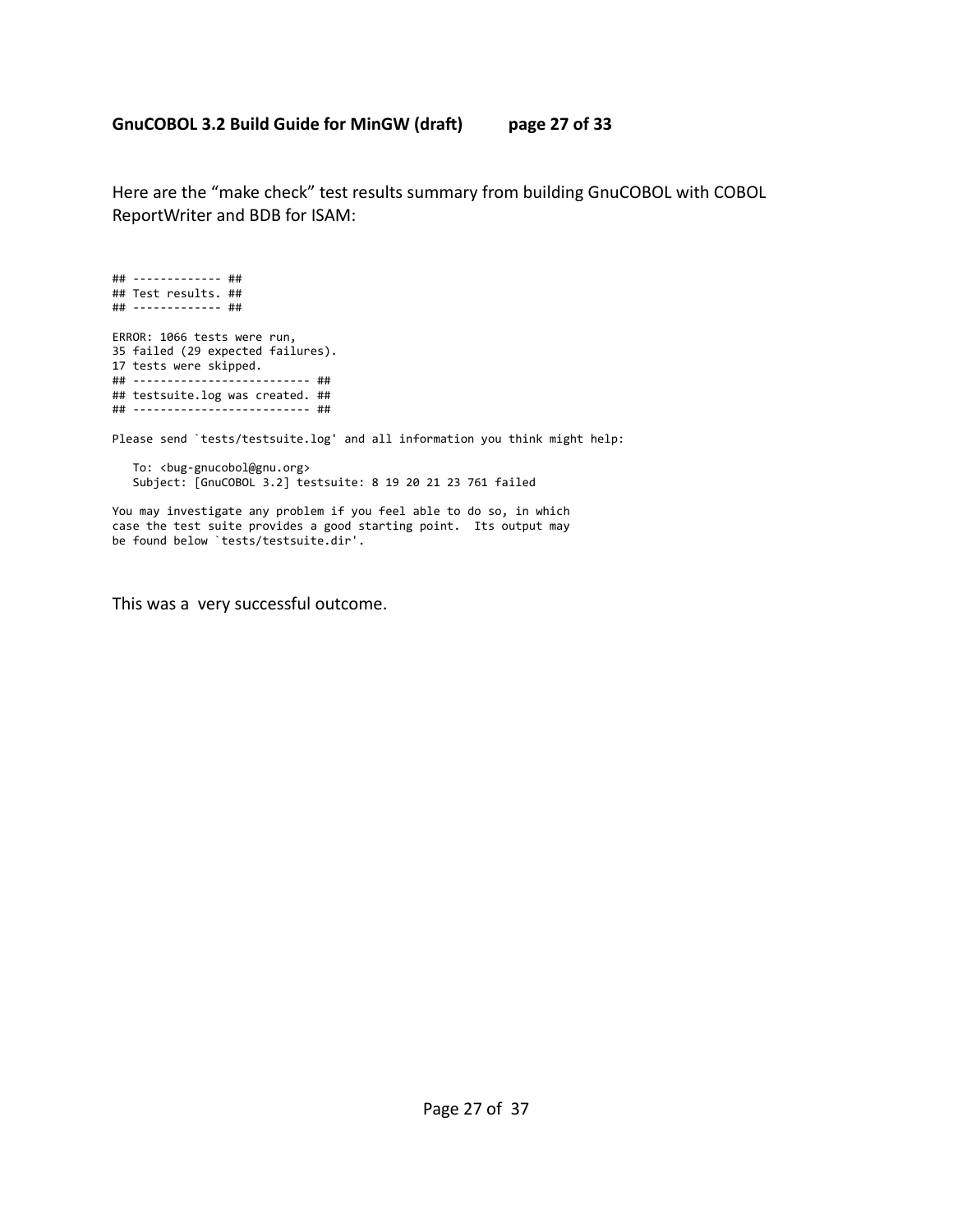Here are the "make check" test results summary from building GnuCOBOL with COBOL ReportWriter and no ISAM support (NODB):

## ------------- ## ## Test results. ## ## ------------- ## ERROR: 1040 tests were run, 28 failed (22 expected failures). 43 tests were skipped. ## -------------------------- ## ## testsuite.log was created. ## ## -------------------------- ## Please send `tests/testsuite.log' and all information you think might help: To: <bug-gnucobol@gnu.org> Subject: [GnuCOBOL 3.2] testsuite: 8 19 20 21 23 761 failed

You may investigate any problem if you feel able to do so, in which case the test suite provides a good starting point. Its output may be found below `tests/testsuite.dir'.

This was a very successful outcome.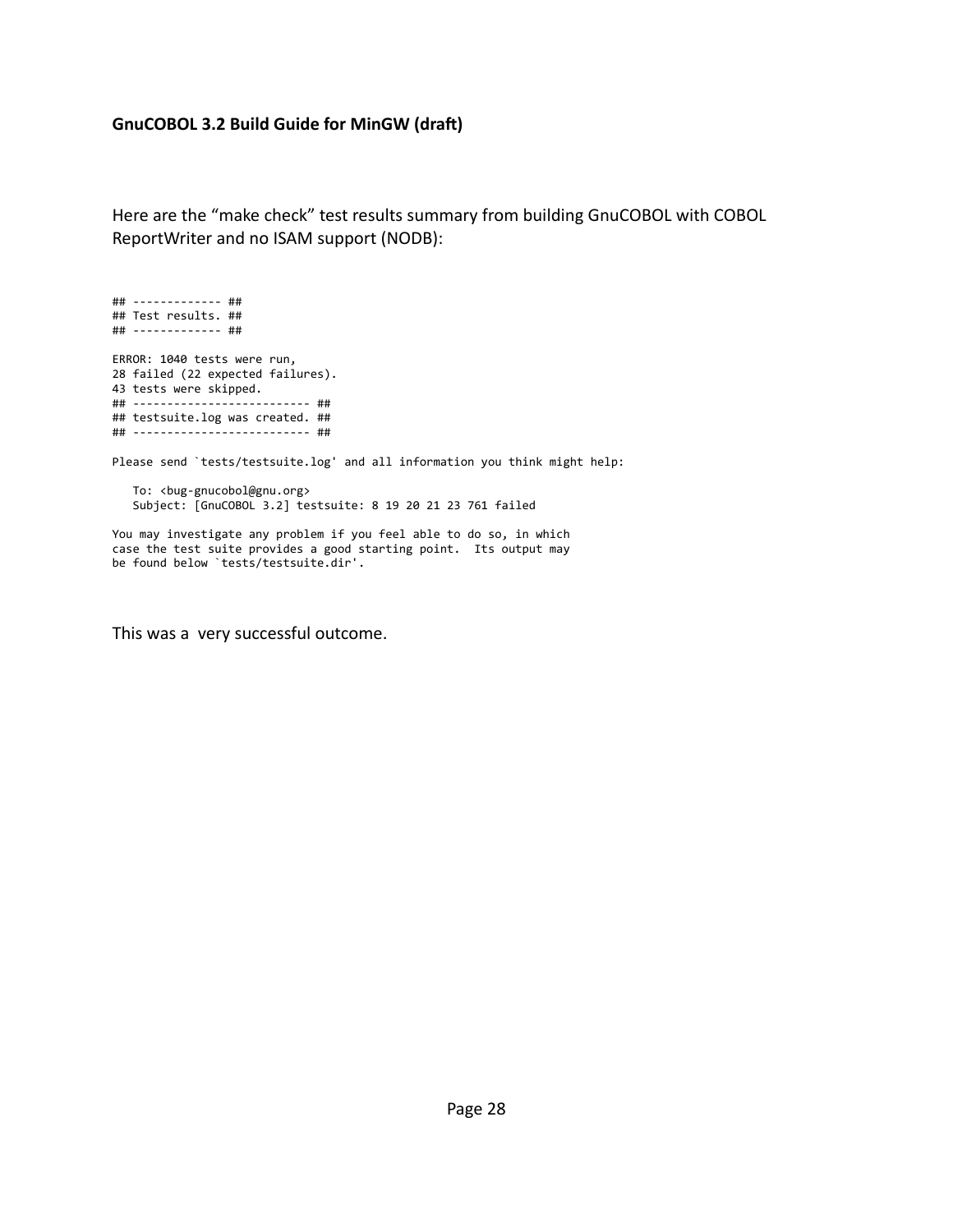Here are the results from running the "make test" step for NIST COBOL85 tests with Berkeley Database:

|           | Directory Information -------        |     |   |   | $---$ |   | --- Total Tests Information     |     |      |
|-----------|--------------------------------------|-----|---|---|-------|---|---------------------------------|-----|------|
|           | Module Programs Executed Error Crash |     |   |   |       |   | Pass Fail Deleted Inspect Total |     |      |
|           |                                      |     |   |   |       |   |                                 |     |      |
| <b>NC</b> | 95                                   | 93  | 0 | ø | 4388  | 5 | 4                               | 1   | 4398 |
| <b>SM</b> | 17                                   | 17  | 0 | ø | 291   | 0 |                                 | 1   | 294  |
| IC        | 25                                   | 25  | 0 | 0 | 246   | 0 | 4                               | 0   | 250  |
| SQ        | 85                                   | 85  | 0 | 0 | 518   | 0 | ø                               | 89  | 607  |
| RL        | 35                                   | 35  | 0 | 0 | 1827  | 0 | 5                               | 0   | 1832 |
| ST        | 40                                   | 40  | 0 | ø | 288   | 0 | ø                               | 0   | 288  |
| SG        | 13                                   | 13  | 0 | 0 | 310   | 0 | 0                               | 0   | 310  |
| 0B        |                                      |     | 0 | ø | 39    | 0 | 0                               | 0   | 39   |
| ΙF        | 45                                   | 45  | 0 | 0 | 733   | 0 | 0                               | 0   | 733  |
| <b>RW</b> | 6                                    | 6   | 0 | 0 | 40    | 0 | 0                               | 0   | 40   |
| DB        | 16                                   | 16  | 0 | 0 | 418   | 0 | 4                               | 27  | 449  |
| <b>IX</b> | 42                                   | 42  | 0 | 0 | 507   | 0 | $\mathbf{1}$                    | 0   | 508  |
|           |                                      |     |   |   |       |   |                                 |     |      |
| Total     | 426                                  | 424 | 0 | ø | 9605  | 5 | 20                              | 118 | 9748 |

This was a very good result, with 9605 tests passing out of 9748, and no program abends or failed tests.

In previous builds I also tested GnuCOBOL with a small COBOL source file in OpenCobolIDE 4.7.6 (by changing the OpenCobolIDE preferences) and no problems appeared.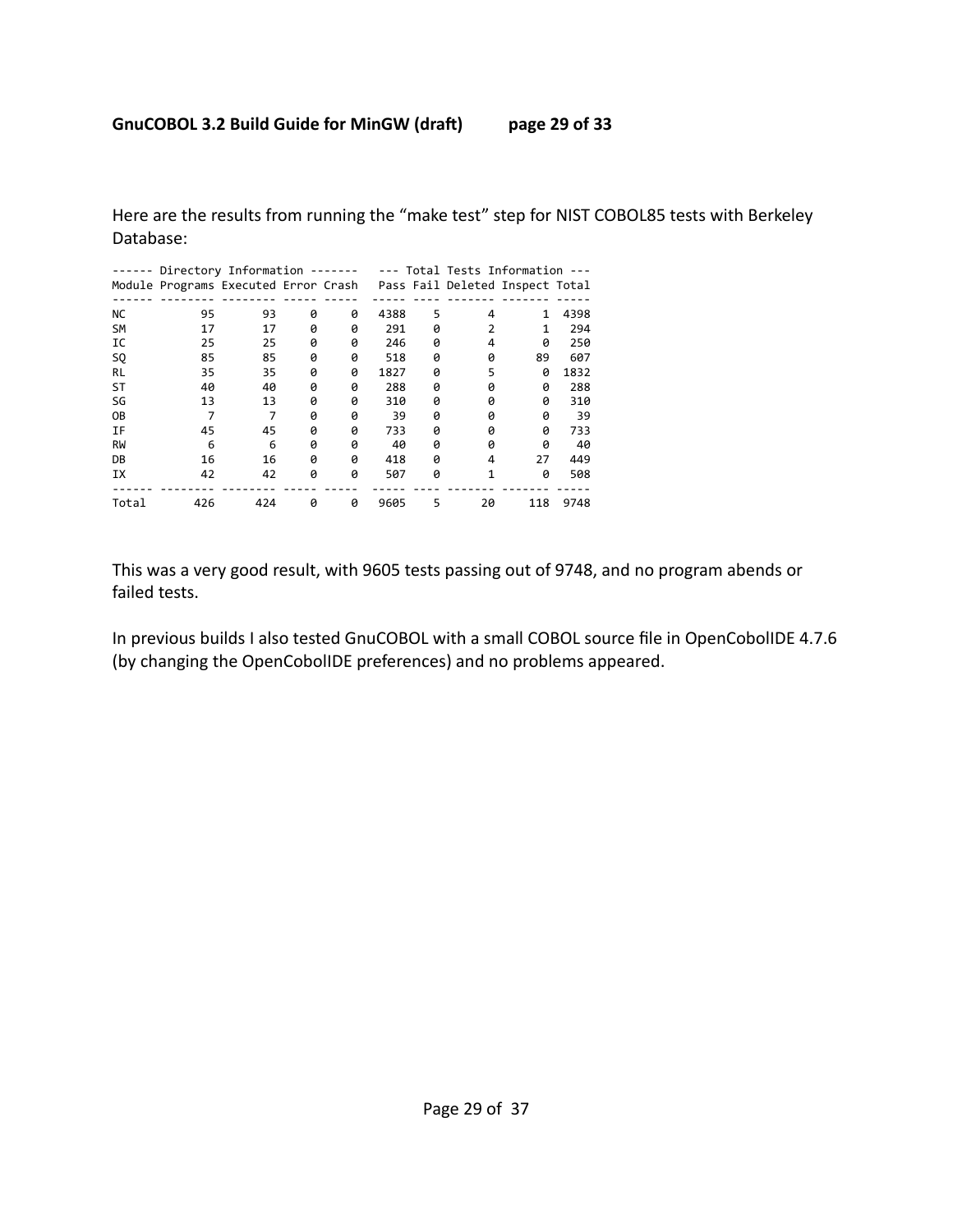|               | Directory Information -------        |     |   |   |      |   | --- Total Tests Information --- |     |      |
|---------------|--------------------------------------|-----|---|---|------|---|---------------------------------|-----|------|
|               | Module Programs Executed Error Crash |     |   |   |      |   | Pass Fail Deleted Inspect Total |     |      |
|               |                                      |     |   |   |      |   |                                 |     |      |
| <b>NC</b>     | 95                                   | 93  | 0 | 0 | 4388 | 5 | 4                               | 1   | 4398 |
| <b>SM</b>     | 17                                   | 17  | 0 | ø | 291  | 0 |                                 |     | 294  |
| IC            | 25                                   | 25  | 0 | 0 | 246  | 0 | 4                               | 0   | 250  |
| <b>SQ</b>     | 85                                   | 85  | 0 | ø | 518  | 0 | ø                               | 89  | 607  |
| RL            | 35                                   | 35  | ø | ø | 1827 | 0 | 5                               | 0   | 1832 |
| ST            | 40                                   | 40  | 0 | 0 | 288  | 0 | ø                               | 0   | 288  |
| SG            | 13                                   | 13  | 0 | ø | 310  | 0 | ø                               | ø   | 310  |
| 0B            |                                      | 7   | 0 | ø | 39   | 0 | A                               | 0   | 39   |
| ΙF            | 45                                   | 45  | 0 | ø | 733  | 0 | ø                               | 0   | 733  |
| <b>RW</b>     | 6                                    | 6   | 0 | 0 | 40   | 0 | ø                               | 0   | 40   |
| <b>DBNOIX</b> | 15                                   | 15  | 0 | 0 | 400  | 0 | 4                               | 25  | 429  |
|               |                                      |     |   |   |      |   |                                 |     |      |
| Total         | 383                                  | 381 | 0 | ø | 9080 | 5 | 19                              | 116 | 9220 |

Here are the NIST COBOL85 test results for GnuCOBOL with no ISAM support (NODB):

This was a very good result, with 9080 tests out of 9220 passing, with no program abends or failed tests.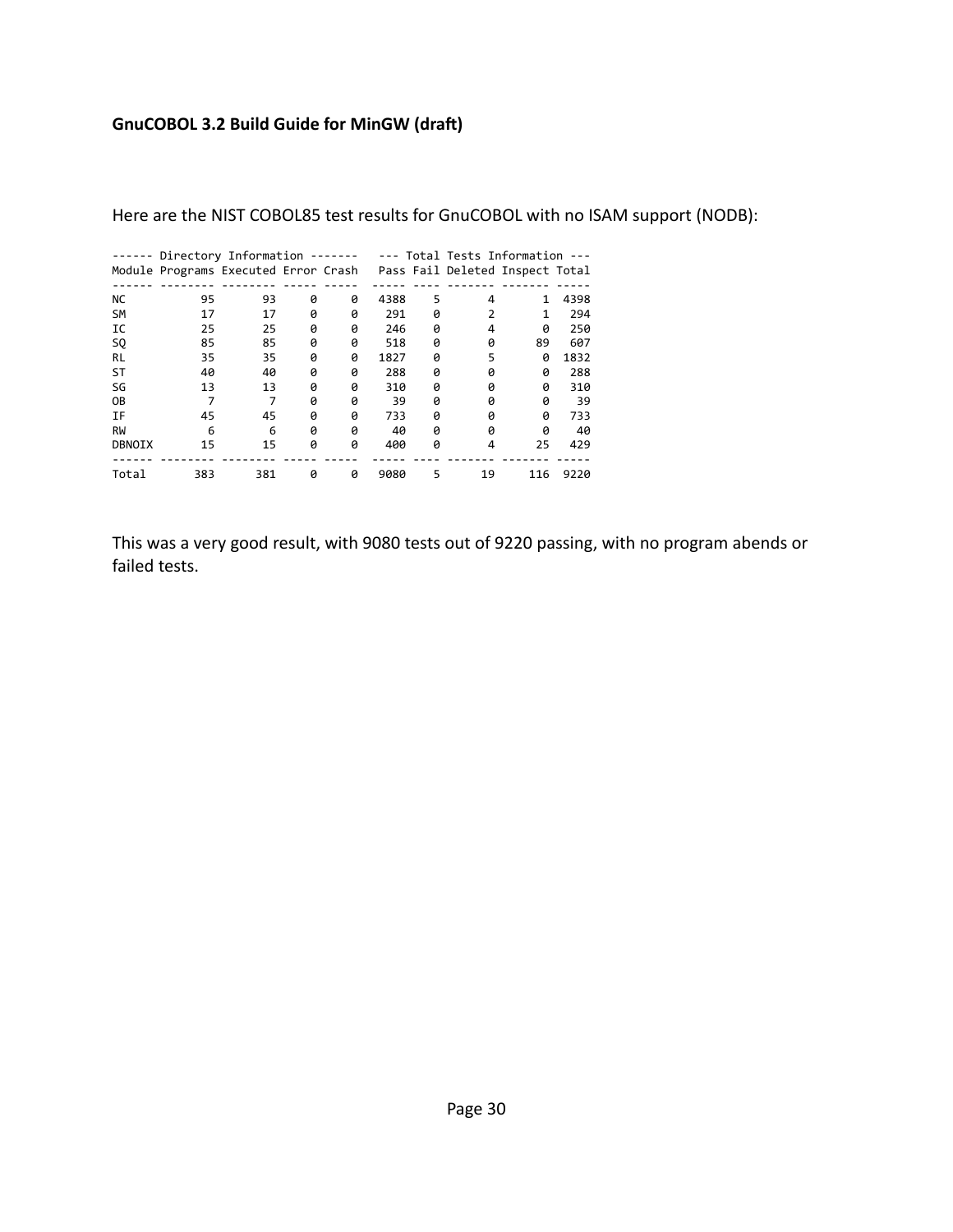#### **Building GCSORT**

If you plan to build the GCSORT utility, you should do it AFTER building the GnuCOBOL compiler component, and before packaging the results into a binary. Here are the steps:

Download the source code from here: <https://sourceforge.net/p/gnucobol/contrib/HEAD/tree/trunk/tools/GCSORT/> (Click on "download snapshot") You need to get version R1011 or higher, last updated 11 May 2022. You should have a file named something like "gnucobol-contrib-r1011-trunk-tools-GCSORT.zip" which is about 4.8 megabytes.

Copy this file to your /MinGW/msys folder used in the builds, and extract it. Create a folder in /msys named GCSORT. Then remove the copy of the zip archive from MSYS folder. You should have a directory that looks like this:

Directory of C:\MinGW\msys\GCSORT

| 05/11/2022          | 01:55 AM | $\langle$ DIR $\rangle$ |                      |
|---------------------|----------|-------------------------|----------------------|
| 05/11/2022 01:55 AM |          | $\langle$ DIR $\rangle$ | $\ddot{\phantom{a}}$ |
| 05/11/2022          | 01:55 AM | <dir></dir>             | build linux          |
| 05/11/2022          | 01:55 AM | $\langle$ DIR $\rangle$ | build windows        |
| 05/11/2022 01:55 AM |          | $\langle$ DIR $\rangle$ | doc                  |
| 05/11/2022          | 01:55 AM | $\langle$ DIR $\rangle$ | gccsort gentestcase  |
| 05/11/2022          | 01:55 AM | $\langle$ DIR $\rangle$ | tests                |
| 12/13/2016          | 03:29 PM |                         | 218 AUTHORS          |
| 01/19/2022          | 08:31 AM |                         | 6,027 changefield.c  |
| 01/19/2022          | 08:31 AM |                         | 2,821 changefield.h  |
| 05/11/2022          | 01:38 AM |                         | 8,998 ChangeLog      |
|                     |          |                         |                      |

Start up your MSYS shell and run the following steps:

 **cd /mingw/MSYS/GCSORT**

 **make**

 **cp gcsort.exe tests/bin** (copy gcsort.exe to the tests folder, but it should be done automatically by the "make" step )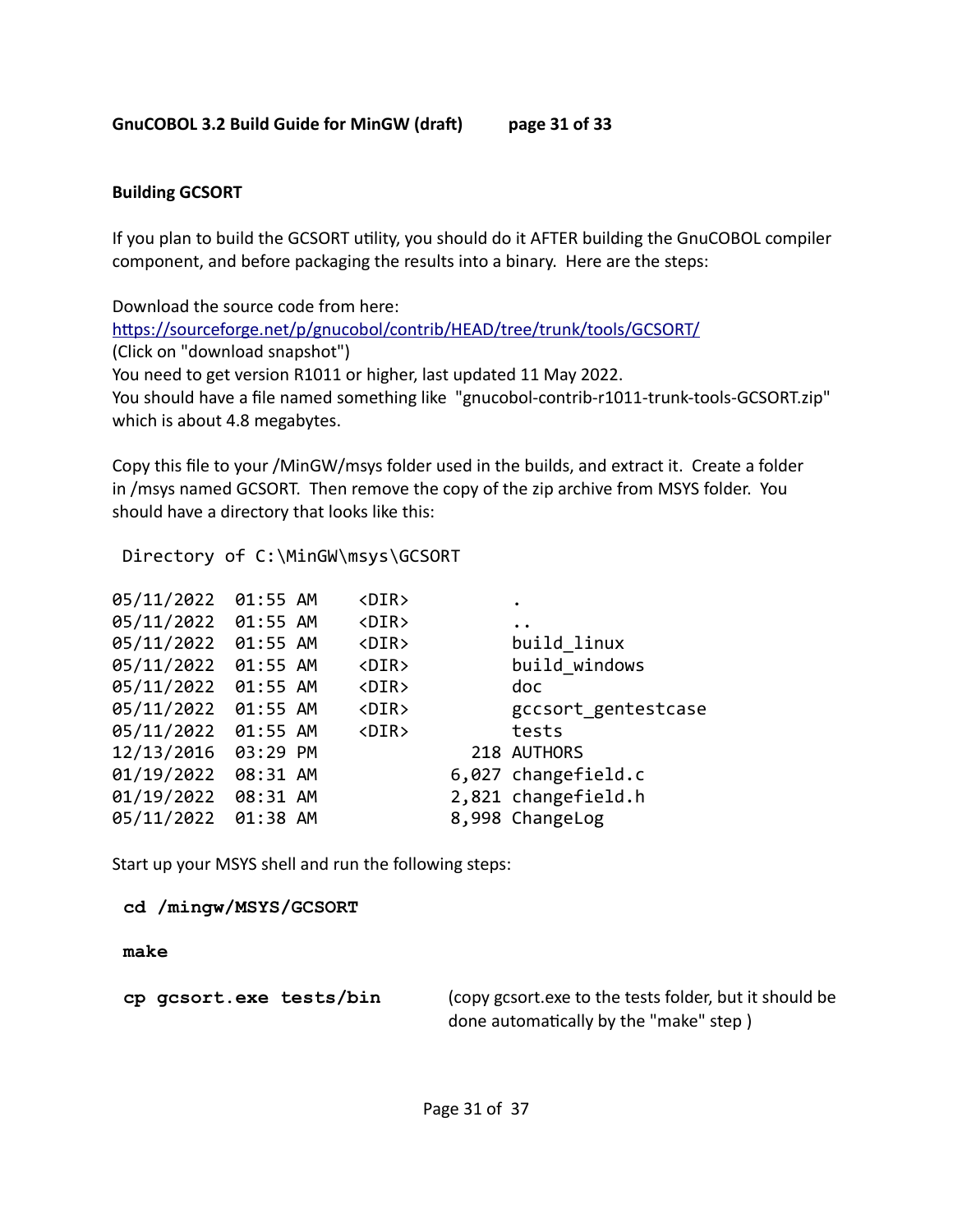**gcsort --version (just for checking results so far)** (next, build the test validation suite)  **cd /mingw/msys/gcsort/tests/script/ ./compile\_mingw.bat cd /mingw/MSYS/GCSORT/tests/bin (or possibly cd ../bin) ls -l (if you want to see a current file list...) ./gctestset.exe (compile the test programs) gctestrun 1>log\_run.log 2>log\_run\_err.log (run the test programs, directing logs to files)**

Check log run. log file at the end to see if it says 'T E S T P A S S E D'.

Those log files are found in C:\MinGW\msys\GCSORT\tests\bin

FINALLY, create a script OR manually COPY the "gcsort.exe" file into the \bin folder where cobc.exe resides. This is needed for building the binary.

Also, make copies of the manual from the \doc folder to include in your binary download.

There are some warnings, however.

Due to a recent GnuCOBOL change, you must compile GCSORT for GnuCOBOL 3.2 separately, because the compiler internals have changed. You can't run that gcsort.exe built for GC 3.2 with runtime libraries from GnuCOBOL 3.0 through 3.1.2. You must compile a separate version of gcsort.exe for GnuCOBOL 3.1.2, which should work with GnuCOBOL 3.0 through 3.1.2.

It appears that the reason for this is that an internal call structure for GC 4.0 has been added to GC 3.2. GCSORT may need additional changes to build with GnuCOBOL 4.0, which is still in "early development" stage as of 10 June 2022.

My plan is to include gcsort.exe with future GnuCOBOL builds.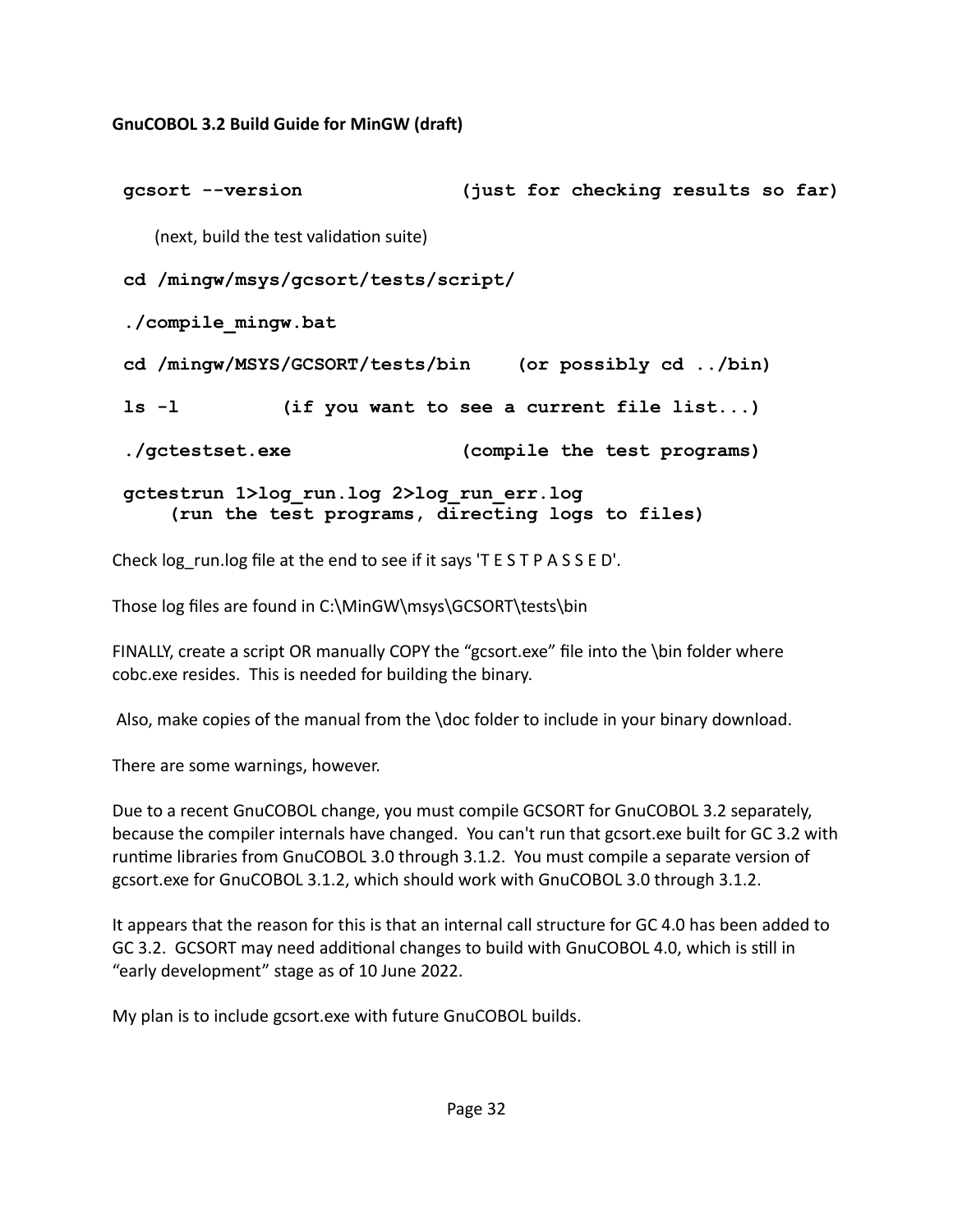# **Packaging the C:\GnuCOBOL folder**

Assuming all the previous steps completed successfully, especially "**make install**", here are the logical steps for building the C:\GnuCOBOL folder.

Create the C:\GnuCOBOL folder (mkdir C:\GnuCOBOL)

| copy C:\MinGW\bin                    | to C:\GnuCOBOL\bin     |
|--------------------------------------|------------------------|
| copy C:\MinGW\share\gnu-cobol\config | to C:\GnuCOBOL\config  |
| copy C:\MinGW\share\gnu-cobol\copy   | to C:\GnuCOBOL\Copy    |
| copy C:\MinGW\lib                    | to C:\GnuCOBOL\lib     |
| copy C:\MinGW\libexec                | to C:\GnuCOBOL\libexec |
| copy C:\MinGW\include                | to C:\GnuCOBOL\include |

Note that these are logical instructions, not explicit copy command syntax. You can also use Windows Explorer to copy these folders. The important thing is to be sure that all subfolders are copied.

The Windows CMD.EXE commands would look like this, assuming "C:\GnuCOBOL" is the name chosen for your compiler folder, and "C:\MinGW" is the name of the MinGW build folder in Windows:

```
mkdir C:\GnuCOBOL
xcopy C:\MinGW\bin\*.* c:\GnuCOBOL\bin\ /s /e 
del c:\GnuCOBOL\bin\auto*.* 
xcopy C:\MinGW\share\gnucobol\config\*.* C:\GnuCOBOL\config\ /s /e
xcopy C:\MinGW\share\gnucobol\copy\*.* C:\GnuCOBOL\copy\ /s /e
xcopy C:\MinGW\lib\*.* C:\GnuCOBOL\lib\ 
xcopy C:\MinGW\lib\gcc\*.* C:\GnuCOBOL\lib\gcc\ /s /e 
xcopy C:\MinGW\libexec\gcc\*.* C:\GnuCOBOL\libexec\gcc\ /s /e
xcopy C:\MinGW\include C:\GnuCOBOL\include\ /s /e
del c:\GnuCOBOL\include\autosp*.* 
del c:\GnuCOBOL\include\curspriv.h
xcopy C:\MinGW\msys\gnucobol-3.2\extras\*.* C:\GnuCOBOL\extras\ /s /e
```
Note the in the final "xcopy" command, the name "gnucobol-3.2" may vary depending upon the actual name of the folder in MSYS after unpacking GnuCOBOL source code.

These commands could be built into a .BAT or .CMD file if this step will be done more than once.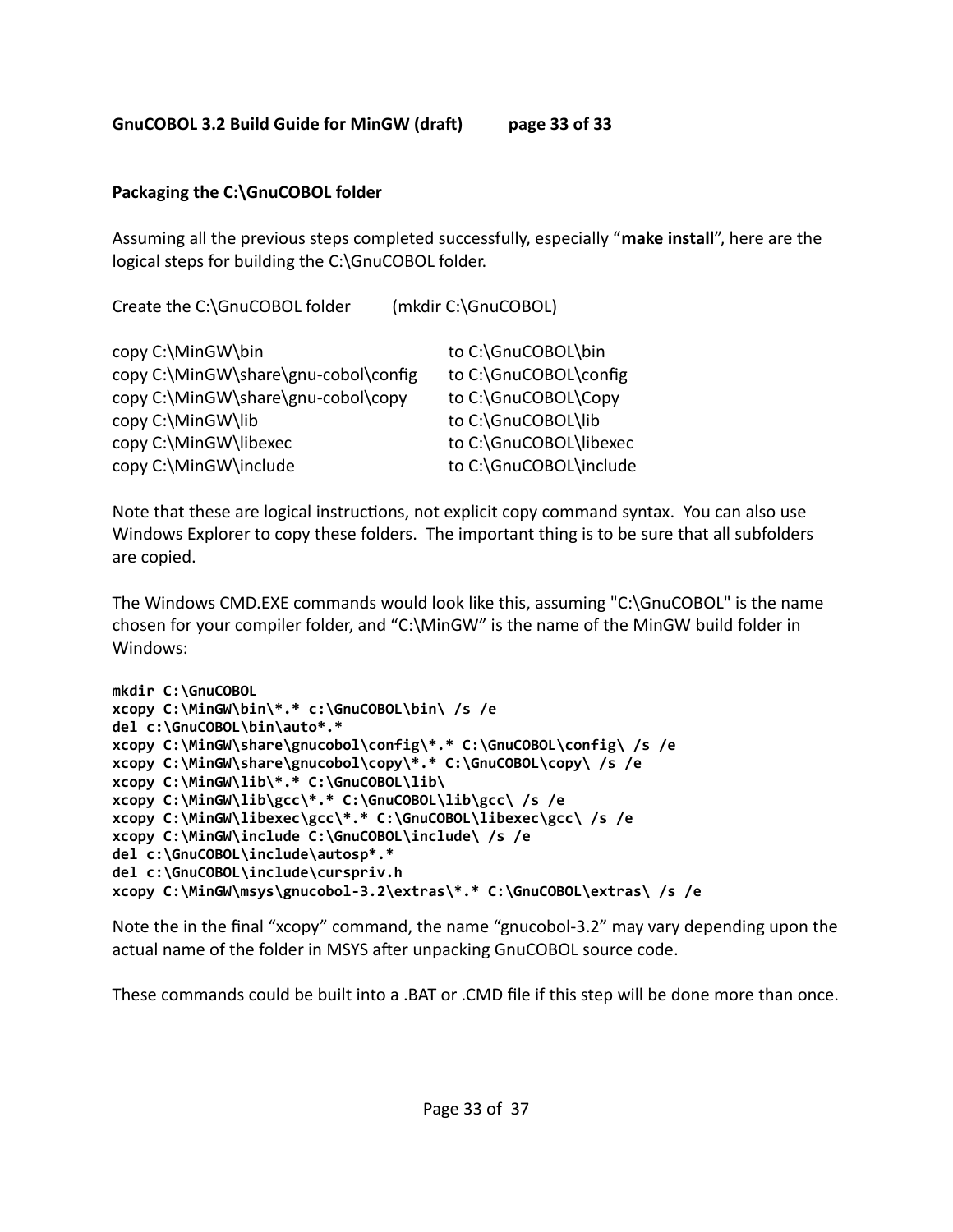Simon Sobisch provided commands for removing unneeded components from the generated compiler to reduce the size of the download file. This ".cmd" file would need to be executed in the "c:[\Gn](../../../../../GnuCOBOL)uCOBOL" folder:

**echo strip out unneeded GnuCOBOL components echo.** 

**PAUSE** 

```
copy bin\strip* . && copy bin\libiconv* . && strip -p --strip-debug --strip-
unneeded bin\*.dll bin\*.exe lib\*.a && del strip* libiconv*
```
Note that the last two lines are a single statement that concatenates four separate commands.

```
copy bin\strip* . 
copy bin\libiconv* . 
strip -p --strip-debug --strip-unneeded bin\*.dll bin\*.exe lib\*.a 
del strip* libiconv*
```
The resulting C:\GnuCOBOL folder is sufficient for compiling COBOL programs, but some additional files should also be added.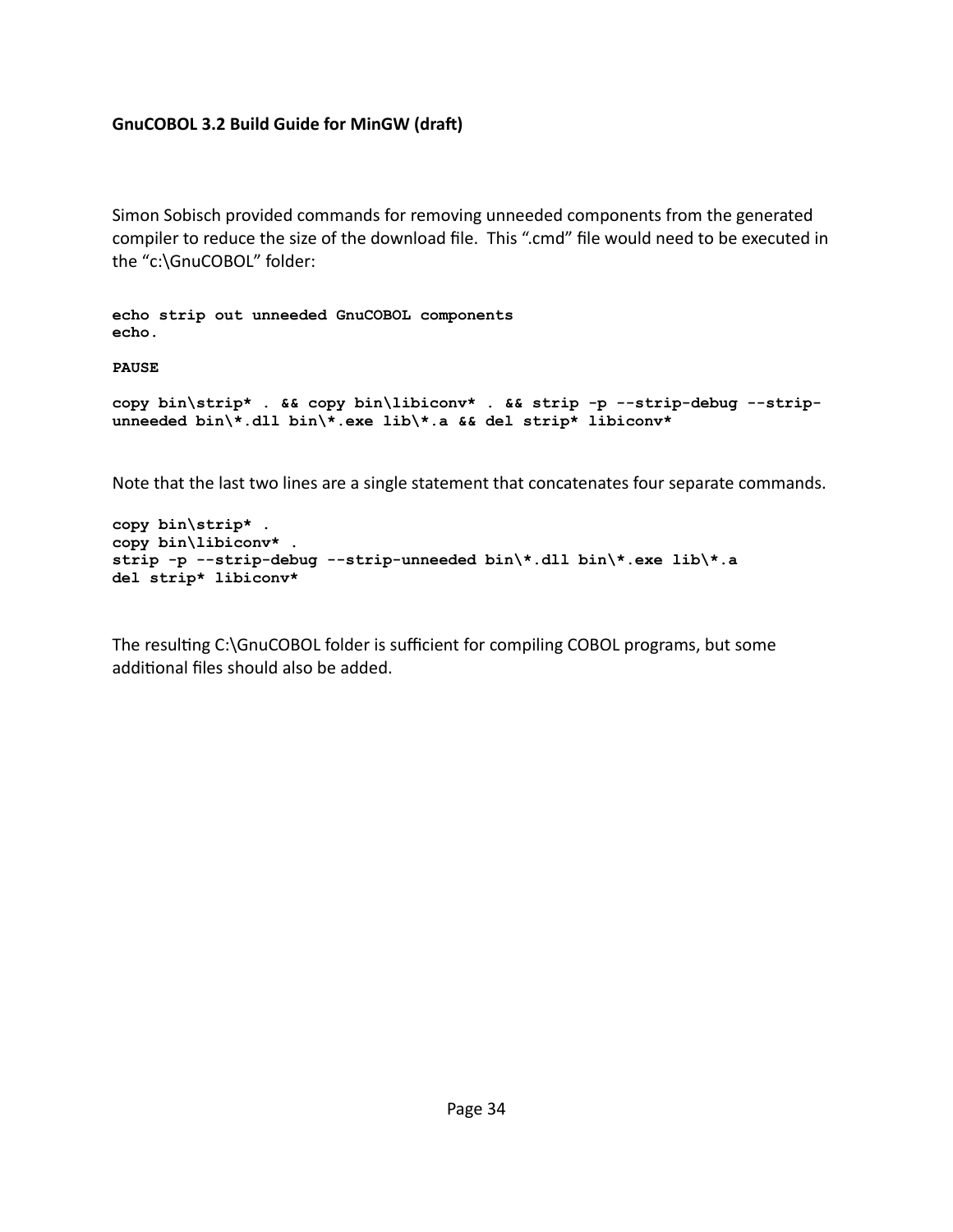The following files can be copied from the repository found at:

https://sourceforge.net/p/gnucobol/code/HEAD/tree/branches/gnucobol-3.x/

| <b>AUTHORS.txt</b>      |                                                         |
|-------------------------|---------------------------------------------------------|
| ChangeLog.txt           |                                                         |
| ChangeLog cobc.txt      |                                                         |
| ChangeLog libcob.txt    |                                                         |
| COPYING.txt             |                                                         |
| <b>COPYING DOC.txt</b>  |                                                         |
| COPYING LESSER.txt      |                                                         |
| GnuCOBOL 3.2 Manual.pdf |                                                         |
|                         | copied from C:\MinGW\msys\gnucobol-3.2\doc\gnucobol.pdf |
| NEWS.txt                |                                                         |
| README.txt              | Modified for this package                               |
| set env.cmd             | Modified for this package (written by Simon Sobisch)    |
| THANKS.txt              |                                                         |

The "config.log", "summary.log", and "testsuite.log" files should be copied from the MinGW MSYS build of GnuCOBOL. They are used to diagnose compiler build problems.

Then there are several files I added for quickly testing GnuCOBOL compiler installation:

| gcx.cmd      | Command file to compile a .cob or .cbl source file and create .exe and .lst |
|--------------|-----------------------------------------------------------------------------|
| gcmf.cmd     | Command file to compile a .cob or .cbl source file and create .dll and .lst |
|              | "gcmf.cmd" assumes the input COBOL source file is in free-format            |
|              | instead of fixed-format 80-byte lines.                                      |
| testfunc.cob | Sample COBOL program to display date compiled and current date              |
| TestGC.cmd   | Command file to compile and execute testfunc.cob, once as .exe and once     |
|              | as .dll, and delete the temporary exe, dll, and lst files.                  |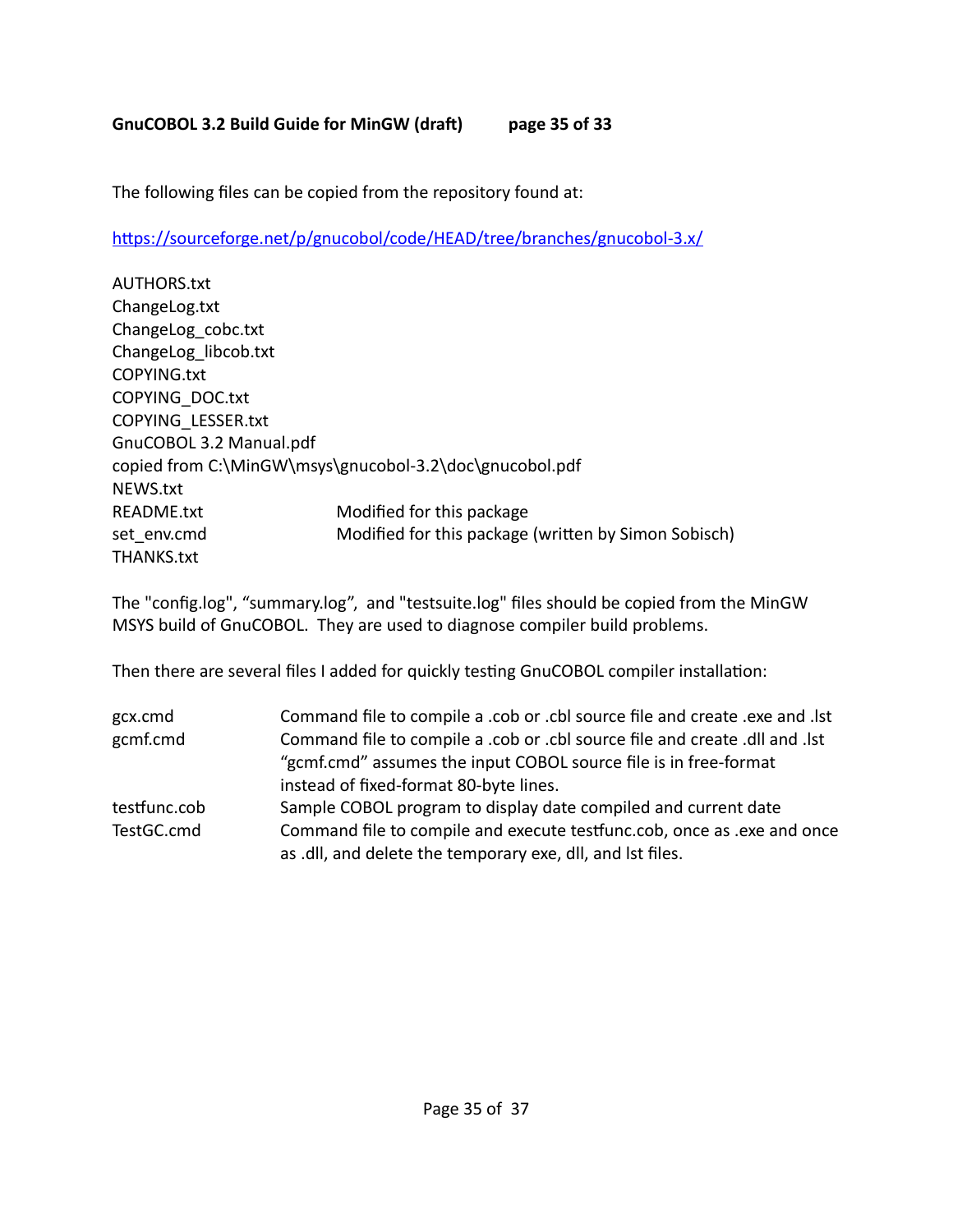In actual practice, I created a full folder with all the added files, then made a copy of it before running the "strip" commands supplied by Simon Sobisch.

Then the smaller "C:\GnuCOBOL" folder was packaged as a self-extracting file.

Based on recommendations from Simon Sobisch, I have changed the packaging of the compiler to use open source 7-Zip self-extracting archives which provide better compression ratios.

Due to a security restriction from my web hosting service I cannot host ".exe" files. So the new files have been renamed with ".7z" as their file extension. After downloading they can be opened using 7-Zip, or the windows file extensions can be renamed from ".7z" to ".exe", allowing them to be used as self-extracting archives. The self-extracting file will prompt you to supply a folder name for the compiler. It can also be installed to a drive other than your C: drive.

7-Zip is open source software available from [https://www.7-zip.org/](http://www.7-zip.org/)

The newest MinGW binaries for GnuCOBOL can be found on the following web page:

https://www.arnoldtrembley.com/GnuCOBOL.htm